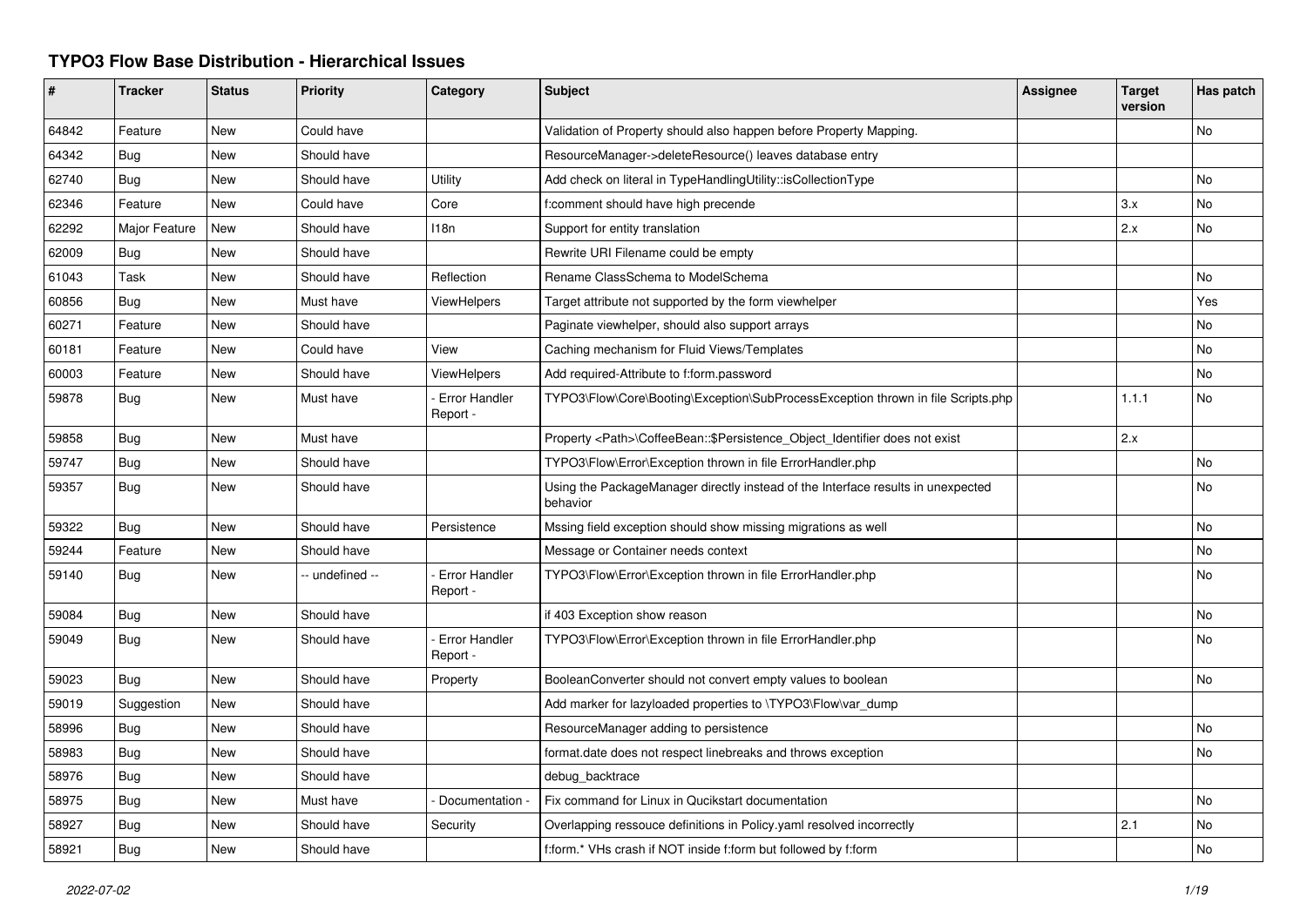| ∦     | <b>Tracker</b> | <b>Status</b> | <b>Priority</b> | Category                  | Subject                                                                                             | <b>Assignee</b> | <b>Target</b><br>version | Has patch |
|-------|----------------|---------------|-----------------|---------------------------|-----------------------------------------------------------------------------------------------------|-----------------|--------------------------|-----------|
| 58894 | Bug            | <b>New</b>    | Must have       | Error Handler<br>Report - | MySQL max key length exceeded during Neos setup                                                     |                 | 2.x                      | No        |
| 58852 | <b>Bug</b>     | New           | Should have     | Security                  | TYPO3\Flow\Security\Exception\AccessDeniedException should clarify which action<br>fails to execute |                 |                          | <b>No</b> |
| 58744 | <b>Bug</b>     | <b>New</b>    | Should have     |                           | Can not split configuration in settings yaml                                                        |                 |                          | <b>No</b> |
| 58622 | Feature        | New           | Must have       | Core                      | Clearer Exception: Array to string conversion                                                       |                 |                          | No        |
| 58579 | Feature        | New           | Should have     |                           | Adding own environment constants to Flow                                                            |                 | 2.x                      | No        |
| 58408 | Task           | New           | Should have     |                           | Disable manualy persisting                                                                          |                 |                          | No        |
| 58184 | Major Feature  | <b>New</b>    | Should have     | Http                      | HTTP request argument building for different use cases                                              |                 |                          | <b>No</b> |
| 58153 | <b>Bug</b>     | New           | Should have     | <b>AOP</b>                | Session - Scope, Property with interface annotation fails at wakeup                                 |                 | 2.1                      | No        |
| 57972 | <b>Bug</b>     | New           | Should have     | Documentation -           | Missing @ManyToOne in example for resource                                                          |                 |                          | No        |
| 57885 | Bug            | New           | Must have       |                           | Inputs are cleared from a second form if the first form produced a vallidation error                |                 |                          | No        |
| 57815 | <b>Bug</b>     | New           | Should have     | Resource                  | Invalid resources are saved in the persistent resources folder                                      |                 |                          | No        |
| 57796 | Bug            | New           | Should have     |                           | XLIFF Fails if $id ==$ nodedata                                                                     |                 |                          | <b>No</b> |
| 57763 | Feature        | New           | Should have     |                           | Allow controller / package / action as params in<br>\TYPO3\Fluid\ViewHelpers\Form\ButtonViewHelper  |                 |                          | No        |
| 57450 | Bug            | <b>New</b>    | Should have     | Validation                | International E-Mail addresses (umlauts, etc.) are not validated correctly                          |                 |                          | No        |
| 57437 | Bug            | New           | Should have     | Package                   | Composer package replacement is not supported                                                       |                 |                          | No        |
| 57374 | <b>Bug</b>     | New           | Should have     | Session                   | Persisted entities saved in session are not resolved                                                |                 | 2.x                      | No        |
| 56916 | Feature        | New           | Should have     | Http                      | Support PATCH request method as of RFC5789                                                          |                 |                          | No        |
| 56859 | <b>Bug</b>     | New           | Should have     |                           | PHP Warning: TYPO3_Flow_Error_Exception.php not present in Data/Temporary                           |                 |                          |           |
| 56744 | Feature        | <b>New</b>    | Must have       |                           | stay logged in                                                                                      |                 |                          | <b>No</b> |
| 56602 | Major Feature  | New           | Should have     | Persistence               | Handling Of Multi Identity Entities                                                                 |                 |                          | No        |
| 56573 | <b>Bug</b>     | New           | Should have     | Persistence               | Converting by Flow\Identity                                                                         |                 |                          | <b>No</b> |
| 56556 | Feature        | New           | Should have     |                           | support hasProperty and isProperty                                                                  |                 |                          | No        |
| 56555 | Bug            | New           | Should have     |                           | Kickstart creates wrong labels in New.html                                                          |                 |                          |           |
| 56544 | <b>Bug</b>     | New           | Must have       | Core                      | FLOW Exception on tar package inclusion via composer                                                |                 |                          | <b>No</b> |
| 56486 | Feature        | New           | Should have     |                           | Optimize the ObjectManager for performance                                                          |                 |                          | No        |
| 56237 | Task           | New           | Should have     |                           | in-line (Condition) View Helpers should not evaluate on parsing                                     |                 |                          | No        |
| 56107 | <b>Bug</b>     | New           | Should have     | Property                  | Property mapping configuration only supports one wildcard at a time                                 |                 |                          | No        |
| 56036 | Feature        | New           | Should have     |                           | Optimize autoloading                                                                                |                 |                          | No        |
| 55958 | Task           | New           | Should have     |                           | RFC: Use PHP 5.4 closure features for direct ObjectAccess                                           |                 |                          | No        |
| 55957 | Task           | New           | Should have     | <b>AOP</b>                | RFC: Optimize AOP proxies                                                                           |                 |                          | No        |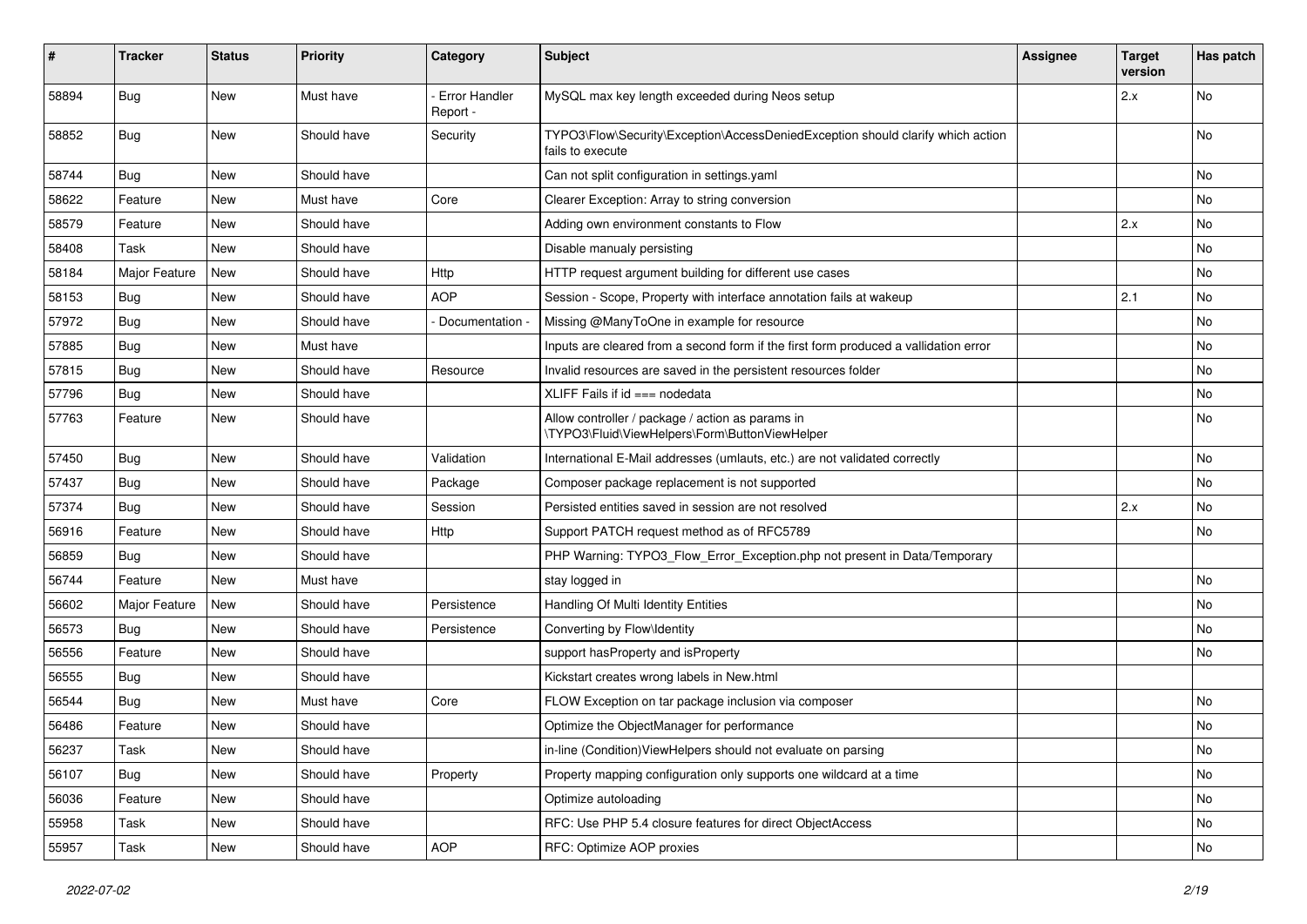| ∦     | <b>Tracker</b> | <b>Status</b> | <b>Priority</b> | Category                         | <b>Subject</b>                                                                                                       | <b>Assignee</b> | <b>Target</b><br>version | Has patch |
|-------|----------------|---------------|-----------------|----------------------------------|----------------------------------------------------------------------------------------------------------------------|-----------------|--------------------------|-----------|
| 55954 | Bug            | <b>New</b>    | Should have     |                                  | Associations to ValueObjects should not be cascade all'd                                                             |                 |                          | <b>No</b> |
| 55953 | Task           | New           | Could have      | Persistence                      | Repair and streamline ValueObject support                                                                            |                 |                          | No        |
| 55937 | <b>Bug</b>     | New           | Must have       | Session                          | FlashMessage queue is lost                                                                                           |                 |                          | No        |
| 55831 | Feature        | <b>New</b>    | Should have     |                                  | Different scenarios for session settings                                                                             |                 |                          | <b>No</b> |
| 55719 | Feature        | New           | Could have      |                                  | Support additional Resource Folders                                                                                  |                 |                          | No        |
| 55199 | Feature        | <b>New</b>    | Should have     | Cli                              | Avoid Buffering of Shell output                                                                                      |                 |                          | <b>No</b> |
| 54744 | Bug            | New           | Should have     | Log                              | System.log contains many NOTICE Flow The argument "workspace" declared in<br>pointcut does not exist in method TYPO3 |                 |                          | No        |
| 54593 | Bug            | New           | Must have       |                                  | ini_get return value has changed for PHP >=5.3.0 -> changed check-implementation<br>needed!                          |                 |                          |           |
| 54589 | <b>Bug</b>     | New           | Should have     | Security                         | Role parent is not removed from roles MM table                                                                       |                 |                          | No        |
| 54549 | Bug            | <b>New</b>    | Must have       |                                  | PackageManager::createPackage is incompatible to PackageManagerInterface                                             |                 |                          | No        |
| 54458 | <b>Bug</b>     | New           | Should have     | Package                          | Missing Version Number in packages                                                                                   |                 |                          | No        |
| 54451 | Bug            | New           | Must have       |                                  | No functionality at Apache environments with suexec                                                                  |                 |                          | <b>No</b> |
| 54446 | <b>Bug</b>     | New           | Should have     | Cache                            | Cache filebackend 'include_once'                                                                                     |                 |                          | No        |
| 54403 | <b>Bug</b>     | New           | Should have     |                                  | Resources remade when parent record updated                                                                          |                 |                          |           |
| 54381 | Bug            | New           | -- undefined -- | <b>Error Handler</b><br>Report - | TYPO3\Flow\Core\Booting\Exception\SubProcessException thrown in file Scripts.php                                     |                 |                          | No        |
| 54373 | Task           | New           | Should have     |                                  | Rename Arrays::removeEmptyElementsRecursively to<br>removeNullElementsRecursively                                    |                 |                          |           |
| 54284 | Bug            | New           | Should have     | <b>ViewHelpers</b>               | Default Option for Switch/Case VH                                                                                    |                 |                          | No        |
| 54181 | Bug            | New           | Could have      | Core                             | Use date_default_timezone_get() instead of ini_get('date.timezone')                                                  |                 |                          | Yes       |
| 54046 | <b>Bug</b>     | New           | Must have       | Persistence                      | Removal of ValueObjects from a ManyToMany relationship is not possible                                               |                 | 2.1                      | No        |
| 53971 | Feature        | New           | Should have     |                                  | Login functionality                                                                                                  |                 |                          |           |
| 53961 | Bug            | <b>New</b>    | Should have     |                                  | Composer installer scripts create a .Packages folder                                                                 |                 |                          |           |
| 53851 | <b>Bug</b>     | New           | - undefined --  | <b>Error Handler</b><br>Report - | TYPO3\Flow\Core\Booting\Exception\SubProcessException thrown in file Scripts.php                                     |                 |                          | <b>No</b> |
| 53790 | Bug            | New           | Must have       |                                  | Translation handling in Flashmessages is inconsistent to Validation errors                                           |                 |                          |           |
| 53620 | <b>Bug</b>     | New           | Should have     | Package                          | Move Classes/TYPO3/Flow/Composer to own Package                                                                      |                 |                          | No        |
| 53533 | <b>Bug</b>     | New           | Should have     | Reflection                       | Class reflection assumes reverse PSR-0, can lead to fail in autoloader                                               |                 |                          | No        |
| 53224 | <b>Bug</b>     | New           | Should have     | Object                           | Constructor in subclass breaks call chain leading to missing identifier / uuid                                       |                 |                          | No        |
| 53180 | <b>Bug</b>     | New           | Must have       | <b>Build Process</b>             | InjectSettings doesnt work on inheritance (Level 2)                                                                  |                 |                          |           |
| 53177 | Feature        | New           | Should have     | Security                         | entity resource policy value support for 'this'                                                                      |                 |                          | No        |
| 52945 | Bug            | New           | Should have     |                                  | Excluded classes should only be excluded from reflection but still autoloaded                                        |                 |                          | No        |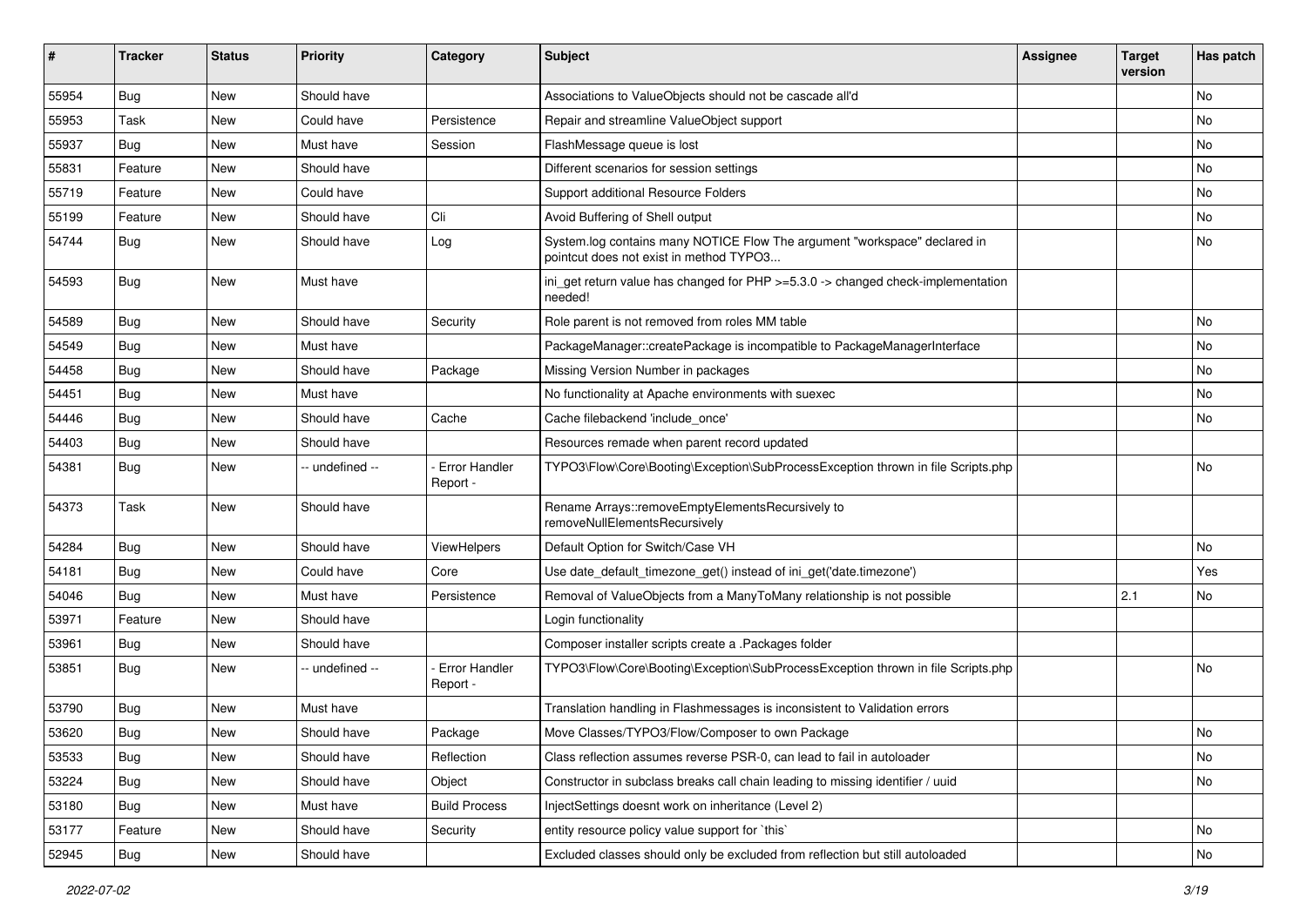| ∦     | <b>Tracker</b> | <b>Status</b> | <b>Priority</b> | Category                         | Subject                                                                                                | <b>Assignee</b> | <b>Target</b><br>version | Has patch |
|-------|----------------|---------------|-----------------|----------------------------------|--------------------------------------------------------------------------------------------------------|-----------------|--------------------------|-----------|
| 52938 | Bug            | <b>New</b>    | Should have     |                                  | Resource stream wrapper doesn't work with foreign package                                              |                 |                          |           |
| 52909 | Bug            | New           | Should have     | Core                             | Class Loader fallback to non-proxy hides fatal errors                                                  |                 |                          | <b>No</b> |
| 52591 | Bug            | New           | Should have     |                                  | The Pagination Widget broken for joined objects                                                        |                 |                          | No        |
| 52590 | Feature        | New           | Should have     |                                  | Provide a way to get the Doctrine QueryBuilder                                                         |                 |                          | No        |
| 52526 | Bug            | New           | Should have     |                                  | Unfinished programming of DateTime converter                                                           |                 | 2.0.1                    |           |
| 52509 | Bug            | <b>New</b>    | Should have     |                                  | Child-Object's Identifier get's lost on Form-Submission with Validation Error                          |                 |                          |           |
| 52430 | Bug            | New           | Should have     |                                  | Cannot convert from UUID to auto-increment ID                                                          |                 |                          | <b>No</b> |
| 52419 | Bug            | New           | Should have     |                                  | Wrong PHPDocs notation for default value inline f:translate viewhelper                                 |                 | 2.0                      | No        |
| 52185 | Bug            | <b>New</b>    | Could have      | Utility                          | PositionalArraySorter should detect recursive dependencies                                             |                 |                          | <b>No</b> |
| 52014 | Bug            | New           | Should have     | Persistence                      | Migration makes fields NOT NULL even though not true                                                   |                 |                          | No        |
| 52005 | Bug            | New           | Could have      | <b>Error Handler</b><br>Report - | TYPO3\Flow\Error\Exception thrown in file ErrorHandler.php                                             |                 |                          | <b>No</b> |
| 51847 | Bug            | New           | Should have     | Reflection                       | Overiding controller actions with other required parameter sets results in fatal error.                |                 | 2.x                      | <b>No</b> |
| 51763 | Bug            | <b>New</b>    | Should have     | Http                             | HttpRequest always returns content of the current request                                              |                 |                          | No        |
| 51704 | Bug            | New           | -- undefined -- | Error Handler<br>Report -        | TYPO3\Flow\Error\Exception thrown in file ErrorHandler.php                                             |                 |                          | <b>No</b> |
| 51530 | Task           | <b>New</b>    | Should have     |                                  | Improve speed of Files::readDirectoryRecursively using RecursiveDirectoryIterator?                     |                 |                          | <b>No</b> |
| 51489 | <b>Bug</b>     | New           | - undefined --  | Annotations                      | Doctrine\Common\Annotations\AnnotationException thrown in file<br>AnnotationException.php              |                 |                          | No        |
| 51459 | Feature        | New           | Should have     | <b>MVC</b>                       | Allow catching of particular exceptions on property mapping                                            |                 |                          | No        |
| 51312 | <b>Bug</b>     | New           | Should have     | Core                             | Default php error handler generates warning (when loading<br>TYPO3\Flow\Error\Exception class)         |                 | 2.0                      | <b>No</b> |
| 51286 | Task           | New           | Should have     |                                  | Custom error views should introduce a controller context somehow                                       |                 |                          | No        |
| 51277 | Feature        | New           | Should have     |                                  | ViewHelper context should be aware of actual file occurrence                                           |                 |                          | No        |
| 51188 | Bug            | <b>New</b>    | Should have     | Persistence                      | Doctrine does not respect AOP-injected properties                                                      |                 |                          | <b>No</b> |
| 51183 | Task           | New           | Should have     |                                  | CLI improvements                                                                                       |                 |                          |           |
| 51120 | <b>Bug</b>     | New           | Must have       | Core                             | \TYPO3\Flow\Core\Booting::buildSubprocessCommand - wrong command if passed<br>more than one parameters |                 |                          | <b>No</b> |
| 51100 | Feature        | <b>New</b>    | Must have       | <b>ViewHelpers</b>               | Links with absolute URI should have the option of URI Scheme                                           |                 |                          | No        |
| 50901 | Feature        | <b>New</b>    | Should have     | Validation                       | @IgnoreValidation also for class fields                                                                |                 |                          | No        |
| 50869 | <b>Bug</b>     | New           | Could have      |                                  | key() invoked on object                                                                                |                 |                          | No        |
| 50382 | Task           | New           | Should have     | Command                          | Impossible to use arguments in CLI that are added by overriding<br>initializeCommandMethodArguments()  |                 |                          | No        |
| 50342 | <b>Bug</b>     | New           | Could have      |                                  | PropertyMapper: Use of interface method before implementation check                                    |                 |                          | No        |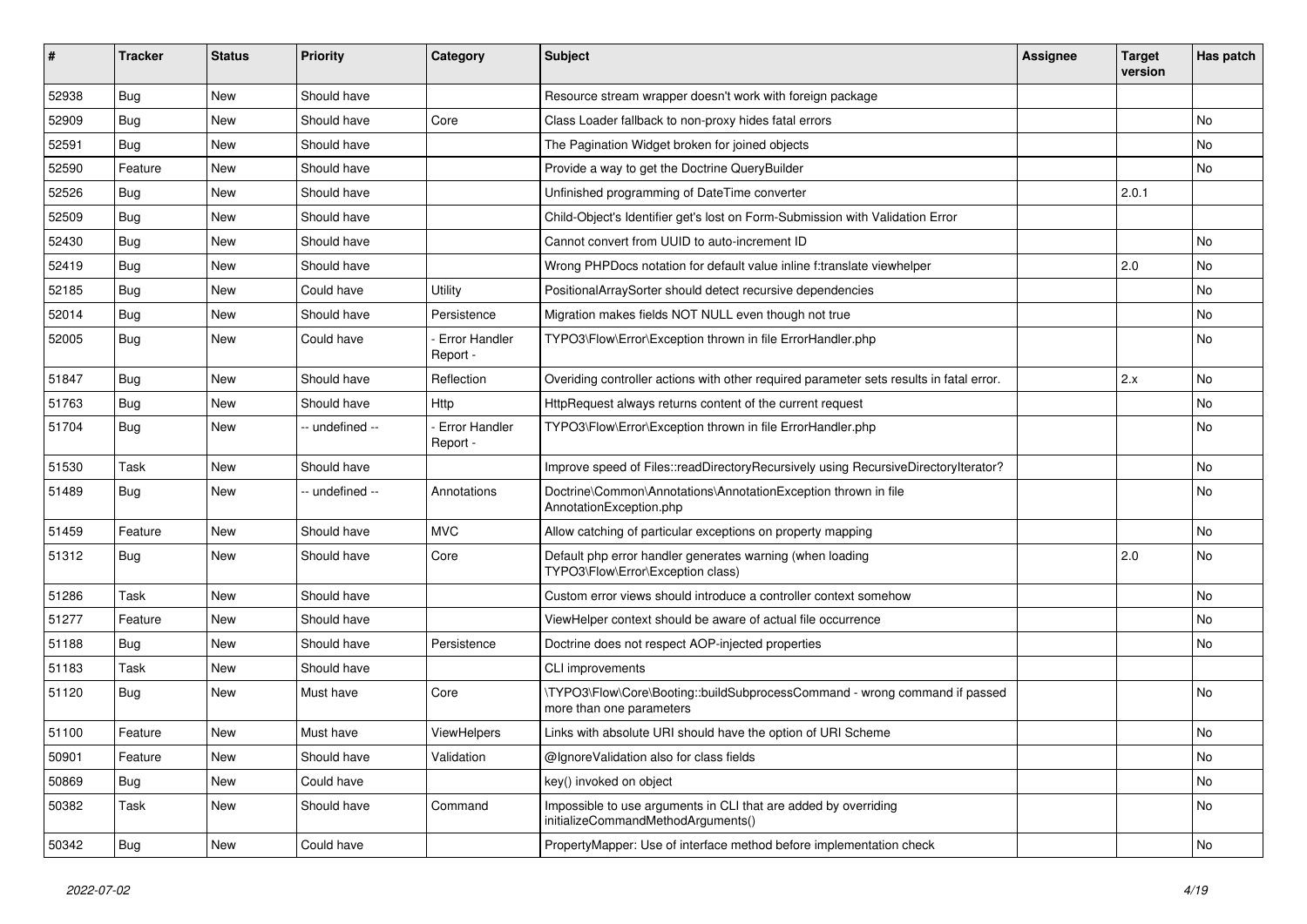| #     | <b>Tracker</b> | <b>Status</b> | <b>Priority</b> | Category                         | Subject                                                                                                                                           | Assignee | <b>Target</b><br>version | Has patch |
|-------|----------------|---------------|-----------------|----------------------------------|---------------------------------------------------------------------------------------------------------------------------------------------------|----------|--------------------------|-----------|
| 50262 | Feature        | New           | Could have      | Package                          | Add Keywords to composer Json                                                                                                                     |          |                          | No        |
| 50255 | <b>Bug</b>     | New           | Should have     |                                  | Different collations runnig migrate/update                                                                                                        |          |                          |           |
| 49801 | <b>Bug</b>     | New           | -- undefined -- | Error Handler<br>Report -        | TYPO3\Flow\Security\Exception\AccessDeniedException thrown in file<br>TYPO3_Flow_Security_Authorization_AccessDecisionVoterManager.php            |          |                          | No        |
| 49780 | <b>Bug</b>     | New           | Should have     | Security                         | Roles are not synchronized                                                                                                                        |          |                          | No        |
| 49600 | <b>Bug</b>     | New           | Should have     | ViewHelpers                      | f:form tag shown as a HTML on frontend                                                                                                            |          |                          | No        |
| 49423 | <b>Bug</b>     | New           | Must have       |                                  | Role name and packageKey are not accessible                                                                                                       |          |                          | No        |
| 49373 | Bug            | New           | Must have       | Security                         | Methods policy with key "Controllers" is ignored                                                                                                  |          |                          | No        |
| 49372 | <b>Bug</b>     | New           | Should have     |                                  | ObjectConverter ignores implemented interface when mapping subtype                                                                                |          |                          | No        |
| 49050 | Feature        | New           | Should have     | Persistence                      | Allow Subqueries in QueryInterface                                                                                                                |          |                          | No        |
| 49039 | Feature        | New           | Could have      | Log                              | RFC: Use PSR-3 logger interface in Flow                                                                                                           |          |                          | No        |
| 49038 | Bug            | New           | Must have       |                                  | form.select does not select the first item if prependOptionValue is used                                                                          |          |                          | No        |
| 48873 | <b>Bug</b>     | New           | Should have     | <b>Error Handler</b><br>Report - | Error when calling resourceManager->deleteResource on unpublished Resource                                                                        |          |                          | No        |
| 48862 | Feature        | New           | Should have     | Monitor                          | Possibility to exclude package from file monitoring                                                                                               |          |                          | No        |
| 48430 | <b>Bug</b>     | New           | Should have     |                                  | Default validator-messages are not correctly formatted                                                                                            |          |                          | No        |
| 48429 | Bug            | New           | Should have     |                                  | Remove- and update-actions on repository are not persisted                                                                                        |          |                          | No        |
| 48409 | Feature        | New           | Could have      | SignalSlot                       | Introduce new Annotation "Slot" for wiring signal and slots                                                                                       |          |                          | No        |
| 48355 | Feature        | New           | Could have      |                                  | Assign output of viewhelper to template variable for further processing.                                                                          |          |                          |           |
| 48093 | <b>Bug</b>     | New           | Must have       | Validation                       | AbstractCompositeValidators memory consumption continuously grow                                                                                  |          | 2.0.1                    | Yes       |
| 47951 | Feature        | New           | Should have     | Persistence                      | Warn if persistence stack is not empty at the end of a get-request                                                                                |          |                          | No        |
| 47950 | Bug            | New           | Should have     | Resource                         | import of remote resources                                                                                                                        |          | 2.0.1                    | No        |
| 47818 | <b>Bug</b>     | New           | Must have       |                                  | Wrong link on Welcome screen                                                                                                                      |          |                          |           |
| 47669 | Task           | New           | Should have     |                                  | FormViewHelper does not define the default request method                                                                                         |          |                          | No        |
| 47638 | <b>Bug</b>     | New           | Should have     |                                  | Delete a ValueObject by its identity                                                                                                              |          |                          |           |
| 47637 | Bug            | New           | Should have     |                                  | Property with @ORM\Column(nullable=true,type="decimal",scale=2) results as type<br>"string" in Collection Objects and not as expected as "double" |          |                          |           |
| 47601 | Bug            | New           | Should have     |                                  | Template Path of Submodules contains lowercase Namespace                                                                                          |          |                          |           |
| 47487 | <b>Bug</b>     | New           | Should have     | Core                             | Functional test classes in package without classes are not compiled                                                                               |          | 2.0.1                    | No        |
| 47456 | Feature        | New           | Should have     | Validation                       | ManyToOne and OneToOne Relations of Objects passed as Action Argument are<br>loaded automatically                                                 |          |                          | No        |
| 47429 | Bug            | New           | Should have     | Security                         | Global policy files no longer allowed                                                                                                             |          |                          | No        |
| 47419 | Bug            | New           | Must have       |                                  | Composer issues                                                                                                                                   |          | 2.0.1                    |           |
| 47404 | Feature        | New           | Could have      | AOP                              | Add getters and setters methods for introduced properties                                                                                         |          |                          | No        |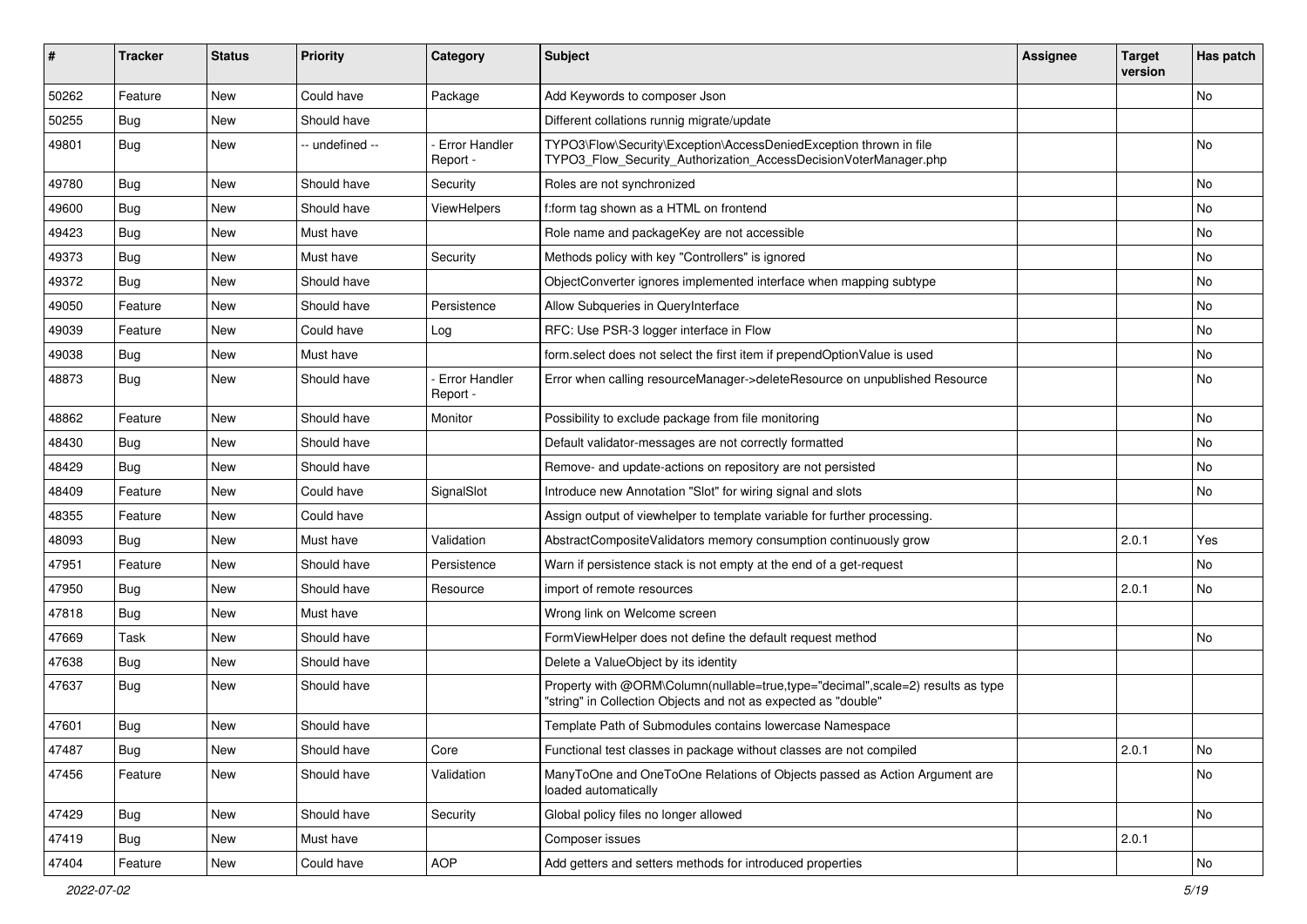| #     | <b>Tracker</b> | <b>Status</b> | Priority    | Category        | Subject                                                                                                 | Assignee | <b>Target</b><br>version | Has patch |
|-------|----------------|---------------|-------------|-----------------|---------------------------------------------------------------------------------------------------------|----------|--------------------------|-----------|
| 47273 | Feature        | New           | Should have | Property        | Support mapping properties with differing types for setter and property                                 |          |                          | No        |
| 47075 | Feature        | New           | Should have | Resource        | Make Exception more meaningful                                                                          |          |                          | No        |
| 47073 | <b>Bug</b>     | New           | Must have   | Http            | Cookie causes Error after Update                                                                        |          |                          | No        |
| 47052 | <b>Bug</b>     | New           | Should have |                 | Clear doctrine caches after migration applied                                                           |          |                          |           |
| 46910 | Feature        | New           | Should have |                 | Composer integration - PackageStates.php                                                                |          |                          | No        |
| 46816 | Feature        | New           | Should have | Cache           | Add xcache cache backend                                                                                |          |                          | <b>No</b> |
| 46716 | Bug            | New           | Must have   | Object          | Empty class names in Dependencylnjection proxy code when using Caches /<br>Factory-created dependencies |          | 2.0.1                    | No        |
| 46545 | Feature        | New           | Should have |                 | Better support for arrays in options of SelectViewHelper                                                |          |                          | No        |
| 46318 | Feature        | New           | Should have | Cache           | [caching framework] Extend cache interface to handle multiple entries                                   |          |                          | No        |
| 46216 | Feature        | New           | Should have | Cache           | Add wincache cache backend                                                                              |          |                          | No        |
| 46120 | <b>Bug</b>     | New           | Must have   | Documentation - | Important step missing in the installation chapter                                                      |          |                          | No        |
| 46066 | Bug            | New           | Should have | 118n            | Currency formatter uses wrong format for ISO 4217 currency codes                                        |          |                          | No        |
| 46050 | Feature        | New           | Could have  | Log             | To decouple log file writing at Logger->logException                                                    |          |                          | <b>No</b> |
| 46011 | Task           | New           | Should have | Validation      | Validate annotation with missing type should throw useful error                                         |          |                          | No        |
| 46010 | <b>Bug</b>     | New           | Should have | Persistence     | Generating a DiscriminatorMap with base class in different namespace does not<br>work                   |          |                          | No        |
| 46009 | Task           | New           | Should have | Persistence     | Improve error message for missing class in Flow annotation driver                                       |          |                          | <b>No</b> |
| 45917 | <b>Bug</b>     | New           | Should have | MVC - Routing   | RoutePartHandler transliteration must be improved                                                       |          |                          | No        |
| 45669 | <b>Bug</b>     | New           | Should have |                 | PersistentObjectConverter does not convert ValueObjects by identity                                     |          |                          | No        |
| 45640 | <b>Bug</b>     | New           | Could have  | Persistence     | Every relation is set to cascade=all if the related entity is no aggregate root                         |          |                          | No        |
| 45623 | Bug            | New           | Should have | Documentation - | SQL error when calling TYPO3.Blog Setup controller                                                      |          |                          | No        |
| 45611 | <b>Bug</b>     | New           | Could have  | Security        | Destruction of session after logout should be configurable                                              |          |                          | No        |
| 45409 | Feature        | New           | Should have | Validation      | Support validation of abstract nested properties                                                        |          |                          | No        |
| 45394 | Task           | New           | Should have | View            | Forwardport Unit test for standalone view                                                               |          |                          | No        |
| 45386 | <b>Bug</b>     | New           | Could have  |                 | Package::buildArrayOfClassFiles tries to determine class names from file paths                          |          |                          | No        |
| 45384 | <b>Bug</b>     | New           | Must have   | Widgets         | Persisted entity object in widget-configuration cannot be deserialized (after reload)                   |          | 2.0.1                    | No        |
| 45272 | Bug            | New           | Should have |                 | Related Value Objects get deleted by default cascading                                                  |          |                          | No        |
| 45249 | <b>Bug</b>     | New           | Must have   | Documentation - | Update composer project-create command listing                                                          |          |                          | No        |
| 45153 | Feature        | New           | Should have |                 | f:be.menus.actionMenuItem - Detection of the current select option is insufficient                      |          |                          | No        |
| 45103 | Feature        | New           | Should have | Resource        | Make static resource URI generation available outside of Fluid                                          |          |                          | No        |
| 45041 | <b>Bug</b>     | New           | Must have   | Command         | Set file permissions doesnt work                                                                        |          | 2.0.1                    | No        |
| 44891 | Feature        | New           | Should have | MVC - Routing   | Routes should be able to enforce http/https protocol                                                    |          |                          | No        |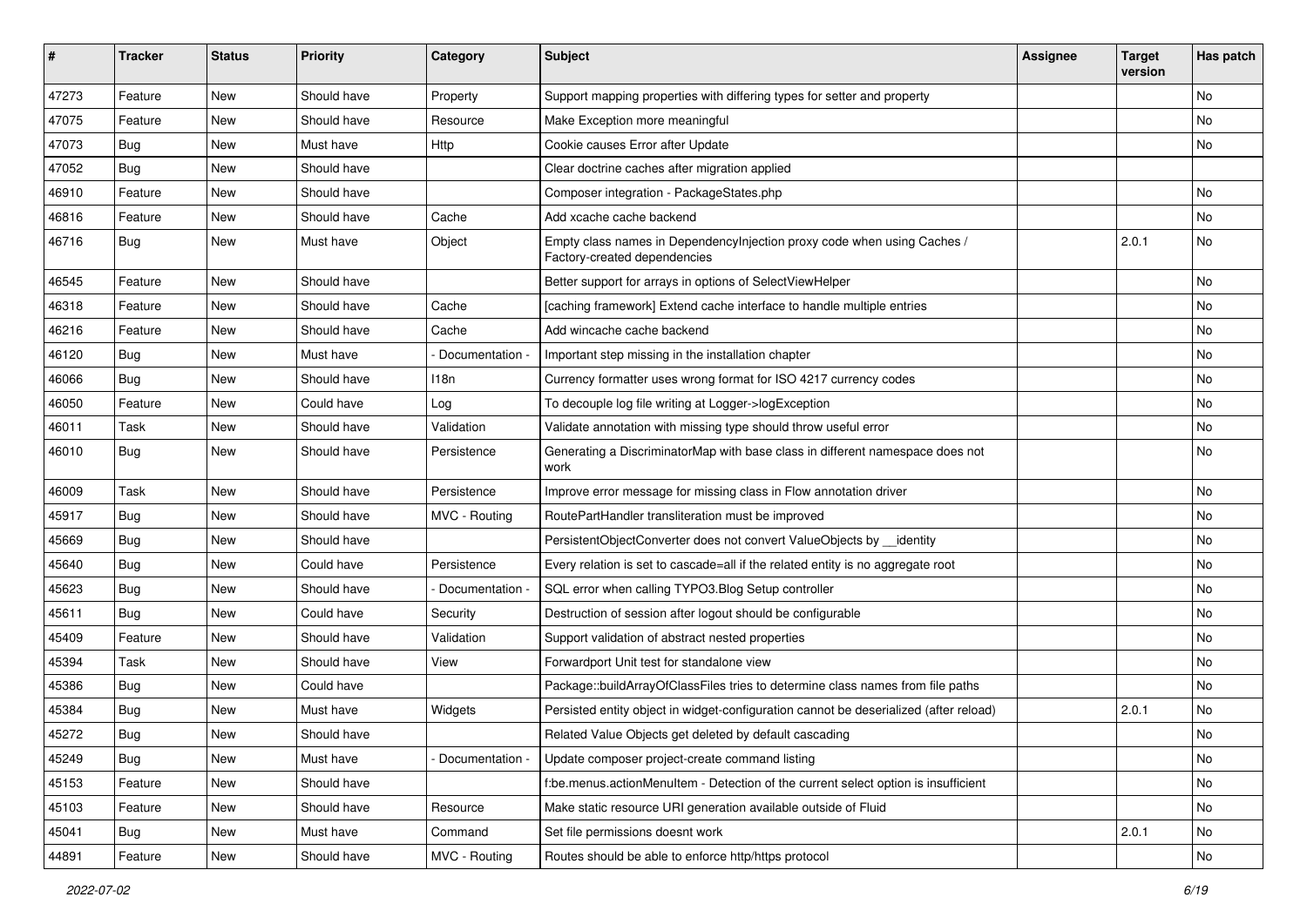| #     | <b>Tracker</b> | <b>Status</b> | Priority    | Category        | <b>Subject</b>                                                                | <b>Assignee</b> | Target<br>version | Has patch |
|-------|----------------|---------------|-------------|-----------------|-------------------------------------------------------------------------------|-----------------|-------------------|-----------|
| 44738 | Feature        | <b>New</b>    | Must have   | Validation      | Re-Validation of argument's custom validators                                 |                 |                   | No        |
| 44684 | <b>Bug</b>     | <b>New</b>    | Should have |                 | Authorization header redirect in .htaccess strips the Basic-prefix            |                 |                   |           |
| 44563 | Feature        | <b>New</b>    | Should have | Security        | Logged in users via HTTP Basic always get re-authenticated                    |                 |                   | No        |
| 44361 | <b>Bug</b>     | <b>New</b>    | Should have | 118n            | TYPO3\Flow\I18n\Formatter\DatetimeFormatter - caching DATETIME type           |                 | 2.0.1             | No        |
| 44244 | <b>Bug</b>     | <b>New</b>    | Should have | Persistence     | defaultOrderings aren't applied on related objects                            |                 |                   | No        |
| 44186 | Bug            | <b>New</b>    | Should have | <b>MVC</b>      | Request does not accept custom Content-Type                                   |                 | 2.0.1             | <b>No</b> |
| 44185 | <b>Bug</b>     | <b>New</b>    | Should have | <b>MVC</b>      | XML body always need a root node                                              |                 | 2.0.1             | No        |
| 44184 | <b>Bug</b>     | <b>New</b>    | Should have | <b>MVC</b>      | Request arguments are not merged correctly for single object actions          |                 | 2.0.1             | No        |
| 44148 | Bug            | <b>New</b>    | Should have |                 | Documentation for executeCommand() needs clarification                        |                 | 2.0.1             | No        |
| 44123 | Feature        | New           | Should have |                 | Make the "Flow requires the PHP setting "date.timezone"" error more beautiful |                 |                   | No        |
| 44078 | Task           | <b>New</b>    | Should have |                 | Probably false behavior in symlinked environment                              |                 |                   |           |
| 43993 | Task           | <b>New</b>    | Should have | Persistence     | Warn when no migrations are found at all during doctrine: migrate             |                 |                   | No        |
| 43967 | <b>Bug</b>     | <b>New</b>    | Should have | Persistence     | Error in evaluating orphanRemoval in Flow Annotation driver                   |                 |                   | No        |
| 43947 | <b>Bug</b>     | <b>New</b>    | Should have |                 | Redirect to login after Session timeout                                       |                 |                   | No        |
| 43841 | Feature        | <b>New</b>    | Should have |                 | Add package support to validation errors                                      |                 |                   | No        |
| 43572 | Feature        | <b>New</b>    | Should have |                 | Uri should support manipulation of query arguments                            |                 |                   | No        |
| 43541 | <b>Bug</b>     | <b>New</b>    | Should have | Core            | Incomplete classes path detection for PSR-0                                   |                 | 2.0.1             | No        |
| 43072 | Task           | <b>New</b>    | Should have | View            | Remove TOKENS for adding templates fallback in Backporter                     |                 |                   | No        |
| 43071 | Task           | <b>New</b>    | Should have |                 | Remove TOKENS for adding fallback teplates in B                               |                 |                   | No        |
| 42743 | Task           | <b>New</b>    | Should have |                 | Remove inline style for hidden form fields                                    |                 |                   | No        |
| 42606 | <b>Bug</b>     | <b>New</b>    | Must have   | Security        | Content Security with nested objects                                          |                 |                   | No        |
| 42520 | Bug            | <b>New</b>    | Must have   | Core            | Cache must be flushed globally for package state changes                      |                 |                   | No        |
| 42465 | Task           | <b>New</b>    | Should have | Documentation - | Document i18n settings                                                        |                 | 2.0.1             | No        |
| 42408 | Story          | <b>New</b>    | Could have  |                 | Locale Detection / Selection                                                  |                 | 2.1               |           |
| 42407 | Story          | <b>New</b>    | Should have |                 | Asset Management                                                              |                 | 2.1               |           |
| 42397 | Feature        | <b>New</b>    | Should have |                 | Missing viewhelper for general links                                          |                 |                   | No        |
| 42240 | Task           | <b>New</b>    | Should have |                 | Make Eel usable outside of TYPO3 Flow                                         |                 |                   |           |
| 42101 | <b>Bug</b>     | New           | Must have   | Object          | Proxyclasses are not rebuild in Development context unless cache is empty     |                 | 2.0.1             | No        |
| 41843 | Bug            | New           | Should have |                 | Composer and rename issues (umbrella issue)                                   |                 |                   |           |
| 41496 | <b>Bug</b>     | New           | Must have   | Resource        | Upload identical Resources, deleting fails                                    |                 |                   | No        |
| 41420 | Feature        | New           | Should have | Persistence     | Support entity versioning                                                     |                 |                   | No        |
| 41148 | <b>Bug</b>     | New           | Must have   |                 | Converting of ValueObjects                                                    |                 |                   | No        |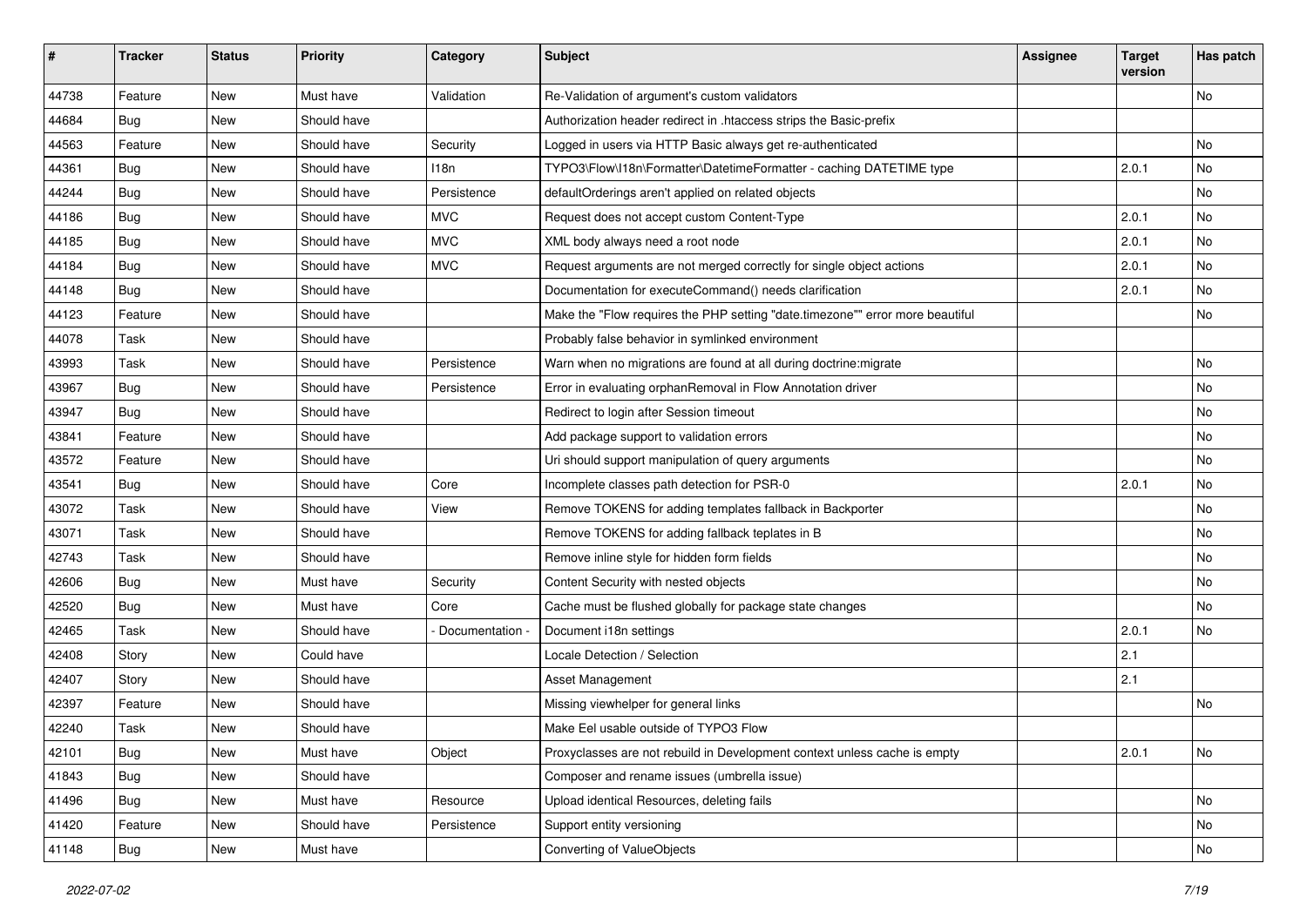| #     | <b>Tracker</b> | <b>Status</b> | <b>Priority</b> | Category           | Subject                                                                                              | <b>Assignee</b> | <b>Target</b><br>version | Has patch |
|-------|----------------|---------------|-----------------|--------------------|------------------------------------------------------------------------------------------------------|-----------------|--------------------------|-----------|
| 40854 | Task           | New           | Must have       | Documentation -    | Update security documentation (authentication in 1.2)                                                |                 | 2.0.1                    | No        |
| 40283 | <b>Bug</b>     | New           | Should have     | Object             | New constructor in grandparent class not called                                                      |                 |                          | No        |
| 40081 | Feature        | New           | Should have     |                    | Allow assigned variables as keys in arrays                                                           |                 |                          | No        |
| 40064 | Bug            | New           | Must have       | <b>ViewHelpers</b> | Multiselect is not getting persisted                                                                 |                 |                          | No        |
| 39990 | <b>Bug</b>     | New           | Should have     | Core               | Same form twice in one template: hidden fields for empty values are only rendered<br>once            |                 |                          | No        |
| 39936 | Feature        | New           | Should have     | ViewHelpers        | registerTagAttribute should handle default values                                                    |                 |                          | No        |
| 39791 | <b>Bug</b>     | New           | Must have       | Reflection         | Reflection data of old aspect is not removed                                                         |                 | 1.1.1                    | No        |
| 39790 | Feature        | New           | Should have     |                    | Allow forward slashes where backslashes need to be specified                                         |                 |                          |           |
| 39788 | Feature        | New           | Could have      | Validation         | RFC: Repository based NotExistsValidator                                                             |                 |                          | No        |
| 39674 | <b>Bug</b>     | New           | Should have     | <b>MVC</b>         | \TYPO3\FLOW3\var_dump behaves weird in controller actions doing return                               |                 |                          | <b>No</b> |
| 39432 | Task           | New           | Should have     |                    | Clarify introducing properties                                                                       |                 |                          |           |
| 39414 | <b>Bug</b>     | New           | Should have     | Documentation -    | Security Documentation                                                                               |                 |                          | No        |
| 39096 | <b>Bug</b>     | New           | Should have     | Core               | Unnecessary compile invoked in non production context?                                               |                 | 2.0.1                    | No        |
| 39088 | Feature        | New           | Should have     | Core               | Add a sgnalslot before compilation                                                                   |                 |                          | No        |
| 38980 | <b>Bug</b>     | New           | Must have       | Validation         | ActionController: behavior of required arguments is not consistent                                   |                 |                          | No        |
| 38875 | Suggestion     | New           | Should have     |                    | Have a Translator object available in action controllers                                             |                 |                          |           |
| 38379 | Feature        | New           | Should have     |                    | Implement a Eel-ViewHelper                                                                           |                 |                          |           |
| 38369 | <b>Bug</b>     | New           | Must have       | View               | Resource ViewHelpers should not fall back to request package                                         |                 |                          | <b>No</b> |
| 38222 | Feature        | New           | Could have      | Core               | Step execution signals with concrete name                                                            |                 |                          | No        |
| 38130 | Feature        | New           | Should have     |                    | Checkboxes and multiple select fields should have an assignable default value                        |                 |                          | No        |
| 37846 | Feature        | New           | Should have     | Security           | Should be able to declare more than one controllerObjectName per requestPatterns                     |                 |                          | No        |
| 37831 | Task           | New           | Could have      | - Testing -        | Evaluate using PHP 5.4's internal web server for Functional Testing                                  |                 |                          | No        |
| 37619 | <b>Bug</b>     | New           | Should have     | ViewHelpers        | Fatal Error when using variable in name attribute of Section ViewHelper                              |                 |                          | No        |
| 37571 | <b>Bug</b>     | New           | Must have       | <b>AOP</b>         | Inherited proxies fail when implementing __clone                                                     |                 |                          | No        |
| 37564 | <b>Bug</b>     | New           | Should have     | Validation         | Validation of Parent Object containing properties of type ManyToOne and<br>ManyToMany to same Target |                 |                          | <b>No</b> |
| 37473 | Bug            | New           | Must have       | - Testing -        | Subsequent Exceptions related to Doctrine Entity Manager makes it snap shut                          |                 |                          | No        |
| 37316 | <b>Bug</b>     | New           | Should have     | Validation         | Use findBestMatchingLocale instead of getDefaultLocale?                                              |                 |                          | No        |
| 37279 | Feature        | New           | Should have     | Property           | Request PropertyMapping                                                                              |                 |                          | No        |
| 36955 | Feature        | New           | Should have     | Error              | Add type filter to var_dump()                                                                        |                 |                          | No        |
| 36804 | <b>Bug</b>     | New           | Should have     | Persistence        | Orphaned entities within aggregates are not removed                                                  |                 |                          | No        |
| 36655 | <b>Bug</b>     | New           | Should have     | Widgets            | Pagination Links                                                                                     |                 |                          | No        |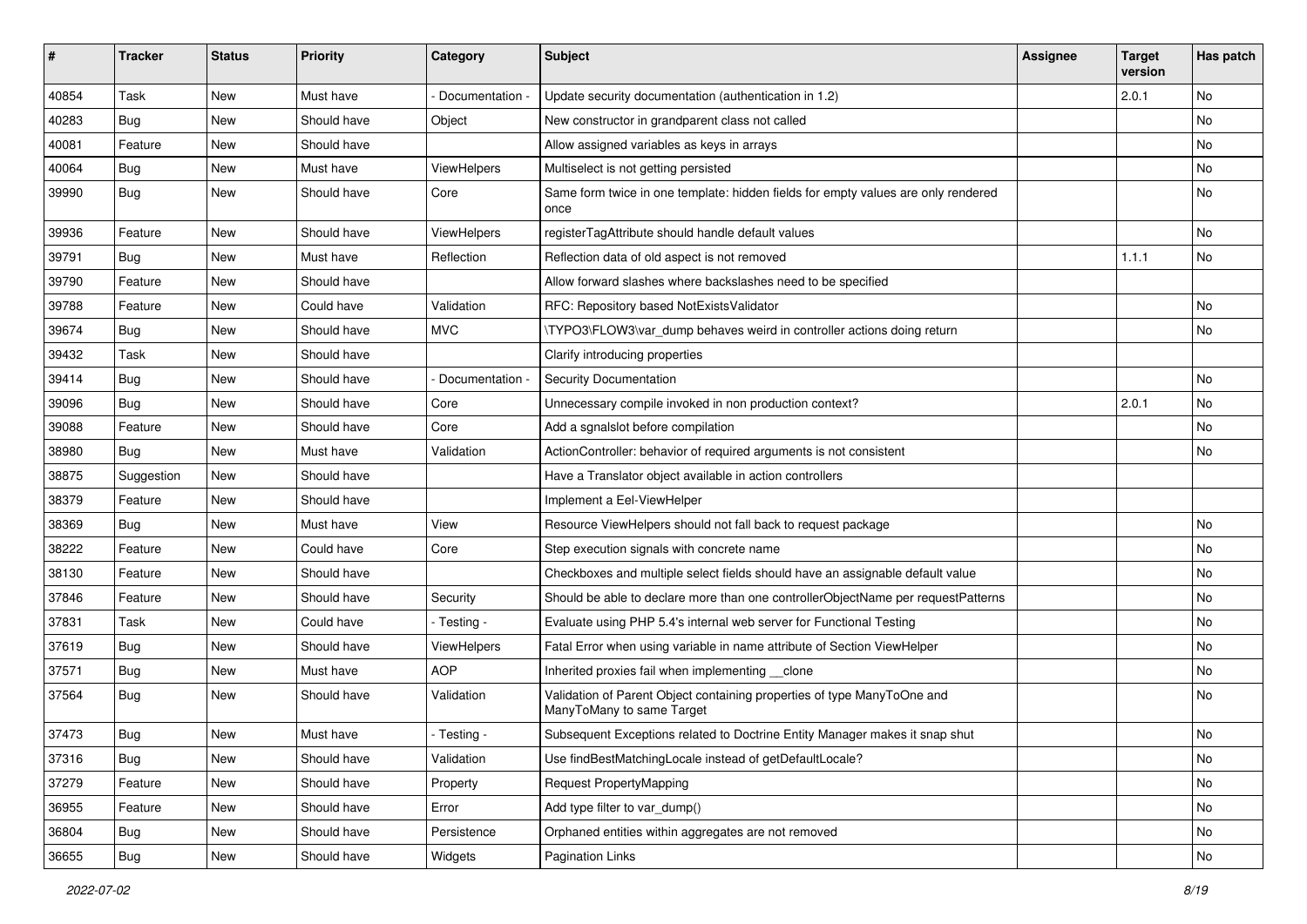| #     | <b>Tracker</b> | <b>Status</b> | <b>Priority</b> | Category    | <b>Subject</b>                                                                                       | <b>Assignee</b> | <b>Target</b><br>version | Has patch     |
|-------|----------------|---------------|-----------------|-------------|------------------------------------------------------------------------------------------------------|-----------------|--------------------------|---------------|
| 36634 | Bug            | <b>New</b>    | Should have     |             | Reconstituted entities do not have their properties set when initializeObject() is called            |                 |                          | <b>No</b>     |
| 36633 | Bug            | New           | Should have     |             | Reconstituted entities should not have the FLOW3_Persistence_clone property set                      |                 |                          | No            |
| 36559 | Feature        | New           | Could have      |             | New widget progress bar                                                                              |                 |                          | Yes           |
| 36510 | Feature        | New           | Should have     |             | Firewall Redirect?                                                                                   |                 |                          | No            |
| 36509 | Feature        | New           | Should have     |             | redirectToUri to an uri with acl forces a 403 because of missing csrf token.                         |                 |                          | No            |
| 36508 | Bug            | New           | Should have     | Security    | <b>AuthenticationProvider Request Patterns</b>                                                       |                 |                          | <b>No</b>     |
| 36495 | <b>Bug</b>     | New           | Should have     | Persistence | HTTP Response is sent before persistence preventing Exceptions to be displayed on<br>redirect        |                 |                          | No            |
| 36410 | Feature        | New           | Should have     | ViewHelpers | Allow templates to send arguments back to layout                                                     |                 |                          | <b>No</b>     |
| 35970 | Task           | New           | Should have     |             | Improve performance of Utility/Arrays::integerExplode by using array_map                             |                 |                          | No            |
| 35831 | Bug            | New           | Must have       |             | Deleting or unpublishing of a resource deletes all published symlinks<br>(Web/_Resources/Persistent) |                 |                          | No            |
| 35783 | Feature        | New           | Should have     | Object      | Lifecycle method after property mapping                                                              |                 |                          | <b>No</b>     |
| 35781 | Feature        | New           | Should have     | Validation  | Model validation                                                                                     |                 |                          | No            |
| 35720 | Bug            | New           | Must have       | Security    | Access denied Exception for widget links to actions with a policy                                    |                 |                          | No            |
| 35709 | Task           | New           | Should have     | Cli         | Implement global Command aliases                                                                     |                 |                          | No            |
| 35388 | Feature        | New           | Could have      | 118n        | Use the current package as default for translations within controllers                               |                 |                          | No            |
| 35083 | Bug            | New           | Should have     | Object      | involving SecurityContext in Widget's __wakeup situation leads to an exception                       |                 |                          | No            |
| 34816 | Feature        | New           | Should have     | Security    | Long text encryption                                                                                 |                 |                          | No            |
| 34404 | <b>Bug</b>     | <b>New</b>    | Should have     |             | JsonView transformObject does not respect descendAll configuration                                   |                 |                          | <b>No</b>     |
| 34309 | Task           | New           | Could have      | ViewHelpers | Unknown ViewHelpers cause exception - should be handled more graceful                                |                 |                          | No            |
| 34133 | Feature        | New           | Could have      | Property    | RFC: Handle Semicolons in Path part of URIs as Scoped Path Parameters                                |                 |                          | <b>No</b>     |
| 33710 | Feature        | New           | Should have     |             | Configuration based on Domain                                                                        |                 |                          | No            |
| 33587 | Feature        | New           | Should have     | Resource    | Automatically remove unused Resources                                                                |                 |                          | No            |
| 33465 | <b>Bug</b>     | <b>New</b>    | Should have     | Command     | Some vital commands to recover the system fail when recovery is needed                               |                 |                          | No            |
| 33308 | Task           | New           | Should have     |             | General date and time handling rules                                                                 |                 |                          |               |
| 33293 | Bug            | New           | Should have     |             | Injection to private variable results in injection of the the wrong class                            |                 |                          | No            |
| 33215 | Feature        | New           | Should have     |             | RFC: Dynamic values in ObjectAccess paths                                                            |                 |                          | No            |
| 33078 | Bug            | New           | Should have     | Security    | No Redirect to Login                                                                                 |                 |                          | No            |
| 33069 | Task           | New           | Should have     | Command     | Make command output sparse, implement generic verbose switch                                         |                 |                          | No            |
| 33055 | Bug            | New           | Must have       | Security    | AccessDeniedException instead of WebRedirect                                                         |                 |                          | No            |
| 33049 | Feature        | New           | Could have      | Core        | Allow configuration of context without environment variable (needed for IIS)                         |                 |                          | No            |
| 33018 | Feature        | New           | Should have     | 118n        | Translator should support override of labels from other packages                                     |                 |                          | $\mathsf{No}$ |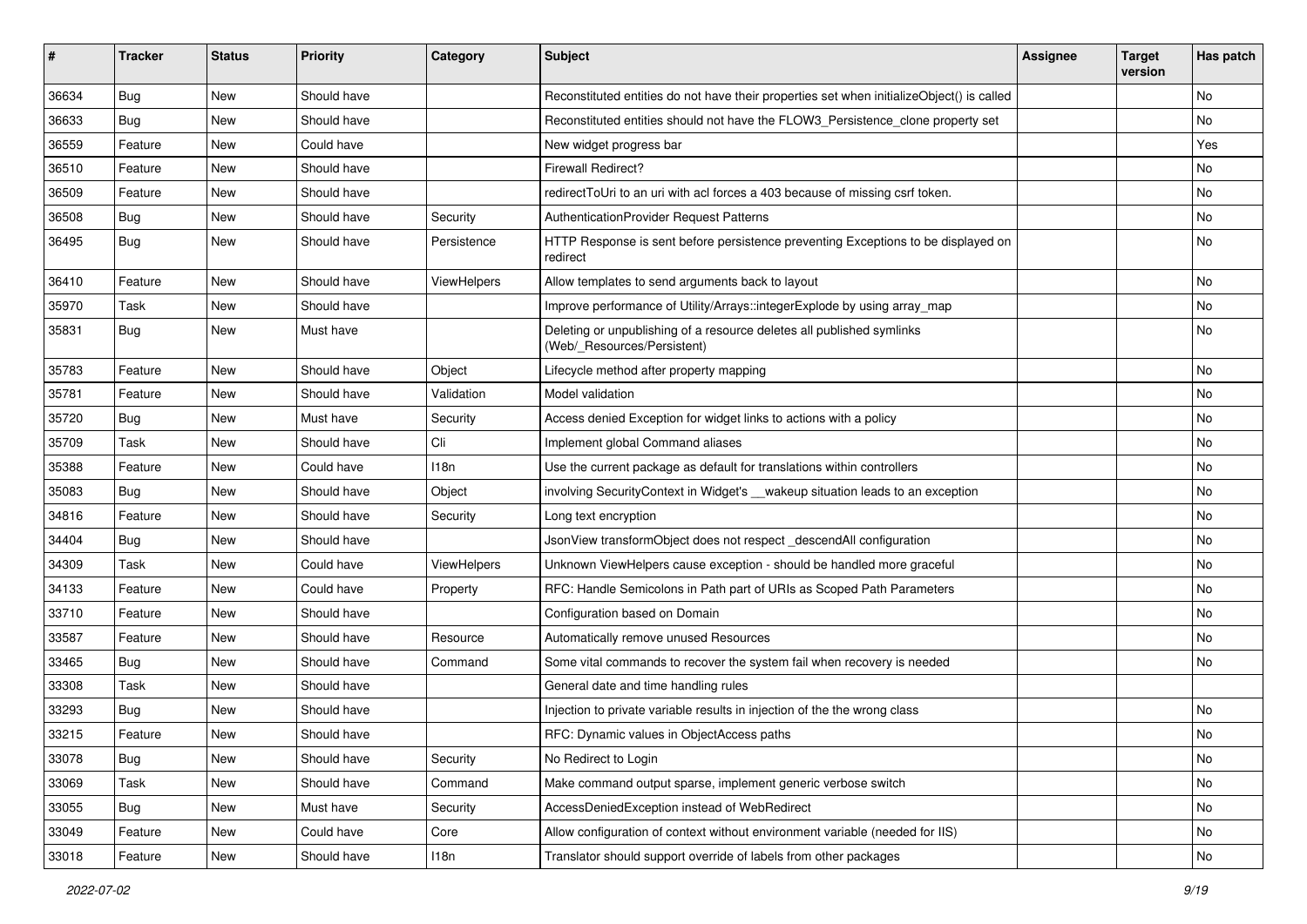| ∦     | <b>Tracker</b> | <b>Status</b> | Priority    | Category           | <b>Subject</b>                                                                                                          | <b>Assignee</b> | <b>Target</b><br>version | Has patch     |
|-------|----------------|---------------|-------------|--------------------|-------------------------------------------------------------------------------------------------------------------------|-----------------|--------------------------|---------------|
| 32985 | Feature        | <b>New</b>    | Should have | Utility            | Implement Processing Rules when merging numerically-indexed arrays                                                      |                 |                          | <b>No</b>     |
| 32869 | <b>Bug</b>     | New           | Must have   | Security           | Security config tokenClass doesnt throw exception if not found the class                                                |                 |                          | No            |
| 32294 | Feature        | New           | Should have |                    | Lazy initialization of loggers                                                                                          |                 |                          | No            |
| 32105 | <b>Bug</b>     | <b>New</b>    | Must have   | Security           | IgnoreValidation ignored if ACL is set for this controller action                                                       |                 |                          | No            |
| 32035 | Task           | New           | Should have | Core               | Improve fluid error messages                                                                                            |                 |                          | Yes           |
| 31955 | Feature        | New           | Should have | Widgets            | f:uri.widget                                                                                                            |                 |                          | <b>No</b>     |
| 31262 | Feature        | New           | Should have | Object             | Named arguments in Objects.yaml for constructor arguments                                                               |                 |                          | No            |
| 31261 | Feature        | New           | Should have | Object             | Virtual objects - generate proxy classes for interfaces                                                                 |                 |                          | No            |
| 31210 | <b>Bug</b>     | New           | Must have   | Object             | constructor of proxy class not compatible with interfaces defening a constructor                                        |                 |                          | No            |
| 31002 | Bug            | New           | Should have | Reflection         | Generated __sleep method handles static properties as members.                                                          |                 |                          |               |
| 30937 | <b>Bug</b>     | New           | Should have | <b>ViewHelpers</b> | CropViewHelper stringToTruncate can't be supplied so it can't be easily extended                                        |                 |                          | Yes           |
| 30555 | Feature        | New           | Could have  | Core               | Make TagBuilder more extensible                                                                                         |                 |                          | No            |
| 30428 | Feature        | New           | Should have | <b>MVC</b>         | Cloning of request arguments                                                                                            |                 |                          |               |
| 30425 | <b>Bug</b>     | <b>New</b>    | Should have | Security           | New methods are not updated in Policies during Development                                                              |                 |                          |               |
| 30424 | Bug            | New           | Must have   | <b>MVC</b>         | Forward object arguments with changes                                                                                   |                 |                          |               |
| 30423 | Feature        | New           | Should have | <b>MVC</b>         | Rendering template of other action without forward                                                                      |                 |                          | No            |
| 30418 | Feature        | New           | Should have | Core               | Package bootstrapping following dependencies                                                                            |                 |                          |               |
| 30258 | Feature        | New           | Should have |                    | Support optional package dependencies                                                                                   |                 |                          |               |
| 29794 | Feature        | New           | Should have |                    | Initialize collections in generated models                                                                              |                 |                          |               |
| 29476 | Feature        | New           | Should have |                    | Provider rendering time and query count for request                                                                     |                 |                          |               |
| 29425 | Bug            | New           | Should have | Persistence        | Deletion of a blog post with resources fails with FK constraint error                                                   |                 |                          |               |
| 29405 | <b>Bug</b>     | New           | Must have   | Session            | When storing a new entity inside the session, it will be fully serialized instead of just<br>the reference being stored |                 |                          |               |
| 29202 | Task           | New           | Should have | Documentation -    | Provide a Cherokee Server Configuration for FLOW3                                                                       |                 |                          |               |
| 28964 | Feature        | <b>New</b>    | Could have  |                    | Integrate Behat tool for BDD                                                                                            |                 |                          |               |
| 28554 | Bug            | New           | Should have |                    | (v4) implement feature flag to disable caching                                                                          |                 |                          | No            |
| 28553 | <b>Bug</b>     | <b>New</b>    | Should have |                    | improve XHProf test setup                                                                                               |                 |                          | <b>No</b>     |
| 28552 | <b>Bug</b>     | New           | Should have |                    | (v5) write ViewHelper test for compiled run; adjust functional test to do two passes<br>(uncached & cached)             |                 |                          | No            |
| 28550 | <b>Bug</b>     | New           | Should have |                    | (v4) make widgets cacheable, i.e. not implement childnodeaccess interface                                               |                 |                          | No            |
| 28549 | <b>Bug</b>     | New           | Should have |                    | make widgets cacheable, i.e. not implement childnodeaccess interface                                                    |                 |                          | No            |
| 28231 | Feature        | New           | Should have | <b>MVC</b>         | Allow output to STDERR for CLI Response                                                                                 |                 |                          |               |
| 28136 | Feature        | New           | Should have | Persistence        | HTTP Semantics for Transactions and more                                                                                |                 |                          | $\mathsf{No}$ |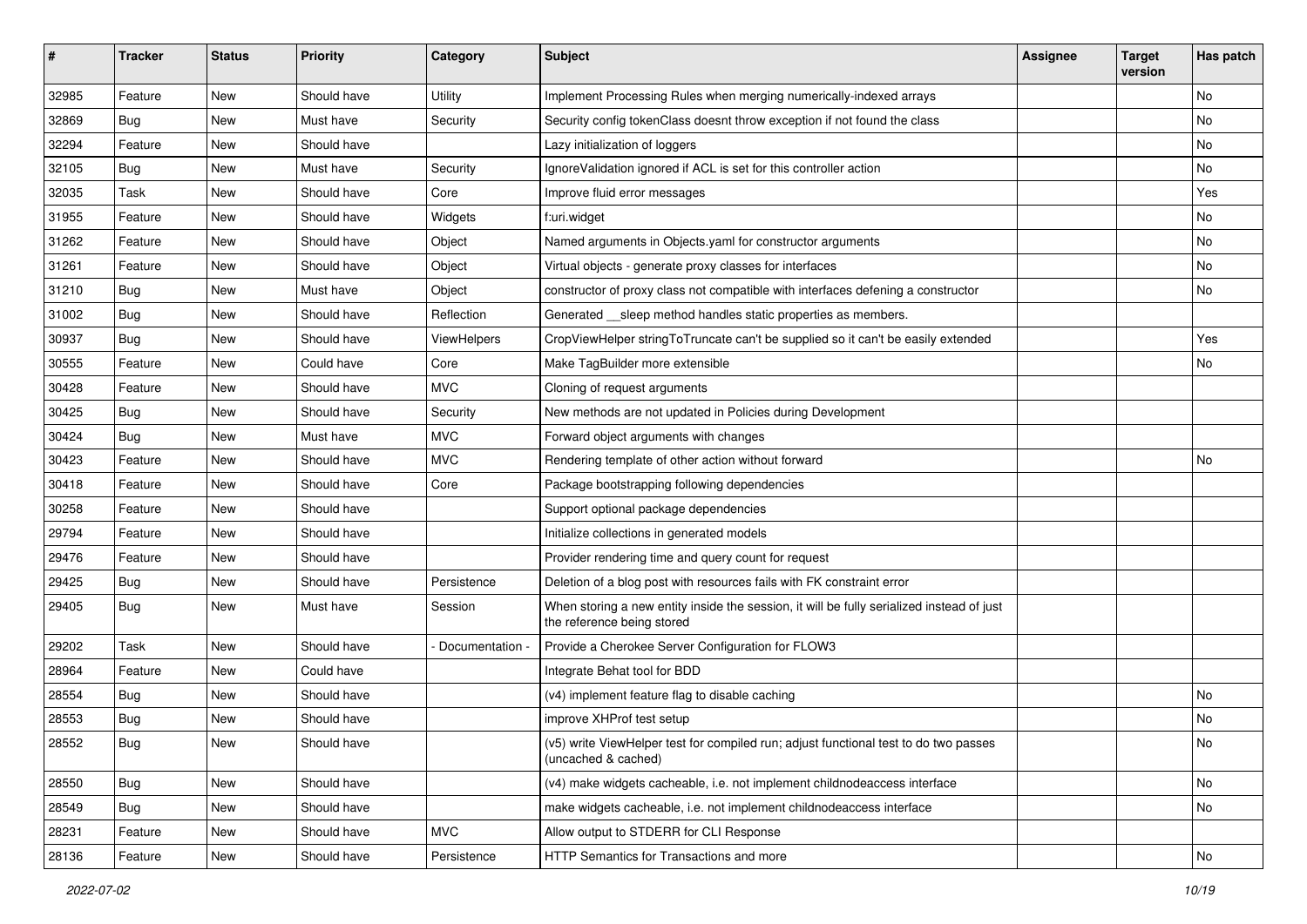| #     | <b>Tracker</b> | <b>Status</b> | <b>Priority</b>      | Category           | <b>Subject</b>                                                                                                                                          | <b>Assignee</b> | <b>Target</b><br>version | Has patch |
|-------|----------------|---------------|----------------------|--------------------|---------------------------------------------------------------------------------------------------------------------------------------------------------|-----------------|--------------------------|-----------|
| 27607 | Bug            | New           | Must have            | Core               | Make Fluid comparisons work when first element is STRING, second is NULL.                                                                               |                 |                          | No        |
| 27045 | <b>Bug</b>     | New           | Should have          | <b>AOP</b>         | Introduced properties are not available in the reflection service during a compile run                                                                  |                 |                          |           |
| 26767 | Feature        | New           | Should have          | Reflection         | Reflection method to get a method return type and documentation                                                                                         |                 |                          |           |
| 26745 | Feature        | <b>New</b>    | Should have          | <b>MVC</b>         | MVC should know about entities lying in the session                                                                                                     |                 |                          | <b>No</b> |
| 26664 | Task           | New           | Won't have this time | ViewHelpers        | Clean up Form ViewHelpers                                                                                                                               |                 |                          | No        |
| 26658 | Task           | New           | Won't have this time | <b>ViewHelpers</b> | Make Form ViewHelpers consistent                                                                                                                        |                 |                          | <b>No</b> |
| 25988 | <b>Bug</b>     | New           | Should have          | Object             | Useless proxies are built for some classes                                                                                                              |                 |                          |           |
| 25907 | Task           | New           | Should have          | <b>MVC</b>         | Referrer should only contain the URI of the previous request                                                                                            |                 |                          |           |
| 13045 | <b>Bug</b>     | New           | Should have          |                    | Entity decode of strings are different between if-conditions and output of variable                                                                     |                 |                          |           |
| 10911 | Task           | New           | Should have          | ViewHelpers        | Tx_Fluid_ViewHelpers_Form_AbstractFormViewHelper->renderHiddenIdentityField<br>should be more reliable                                                  |                 |                          | No        |
| 10678 | Bug            | New           | Must have            | Reflection         | ReflectionService doesn't reflect methods of child classes correctly when they get<br>reflected before their parent class in the initialization process |                 |                          |           |
| 10472 | Feature        | New           | Could have           | Core               | Fluid Standalone distribution                                                                                                                           |                 |                          | <b>No</b> |
| 9950  | Task           | New           | Should have          | ViewHelpers        | Binding to nested arrays impossible for form-elements                                                                                                   |                 |                          |           |
| 9537  | Feature        | New           | Should have          | Persistence        | Query criterions should be able to compare whole objects                                                                                                |                 |                          |           |
| 9514  | Feature        | New           | Should have          |                    | Support explicit Array Arguments for ViewHelpers                                                                                                        |                 |                          |           |
| 9313  | Feature        | New           | Should have          | 118n               | Support for currencies                                                                                                                                  |                 |                          | No        |
| 8981  | Feature        | New           | Could have           |                    | Security/Performance: Provide Webserver Configuration file for common webservers<br>do not use .htaccess                                                |                 |                          |           |
| 8648  | Bug            | New           | Should have          | ViewHelpers        | format.crop ViewHelper should support all features of the crop stdWrap function                                                                         |                 |                          | <b>No</b> |
| 8464  | Feature        | New           | Should have          | Configuration      | Write settings using the ConfigurationManager                                                                                                           |                 |                          | <b>No</b> |
| 8463  | Feature        | New           | Should have          | Security           | Check security policy for objects reconstituted in the session scope                                                                                    |                 |                          |           |
| 8462  | Feature        | New           | Should have          | Security           | Check subobjects in query rewriting                                                                                                                     |                 |                          |           |
| 7608  | Feature        | New           | Could have           | Core               | Configurable shorthand/object accessor delimiters                                                                                                       |                 |                          | Yes       |
| 6178  | Feature        | New           | Should have          | Validation         | Implement FileType and FileSize validators                                                                                                              |                 |                          |           |
| 5774  | Feature        | New           | Should have          | Package            | Package Manager should clear all cache entries tagged with %PACKAGE%                                                                                    |                 |                          |           |
| 4704  | Feature        | New           | Should have          | Core               | Improve parsing exception messages                                                                                                                      |                 |                          |           |
| 3755  | Task           | New           | Must have            | - Testing -        | Concurrency stress testing and cache mechanism                                                                                                          |                 |                          |           |
| 3728  | Feature        | New           | Should have          | <b>MVC</b>         | Support arrays of objects as controller arguments                                                                                                       |                 |                          |           |
| 3587  | Feature        | New           | Could have           | Validation         | Enforce validation rules for value objects already in constructor                                                                                       |                 |                          |           |
| 3585  | Major Feature  | New           | Should have          |                    | Implement support for value objects                                                                                                                     |                 |                          | No        |
| 3580  | Feature        | New           | Must have            | <b>MVC</b>         | Create an administration panel for the FLOW3 Development context                                                                                        |                 |                          |           |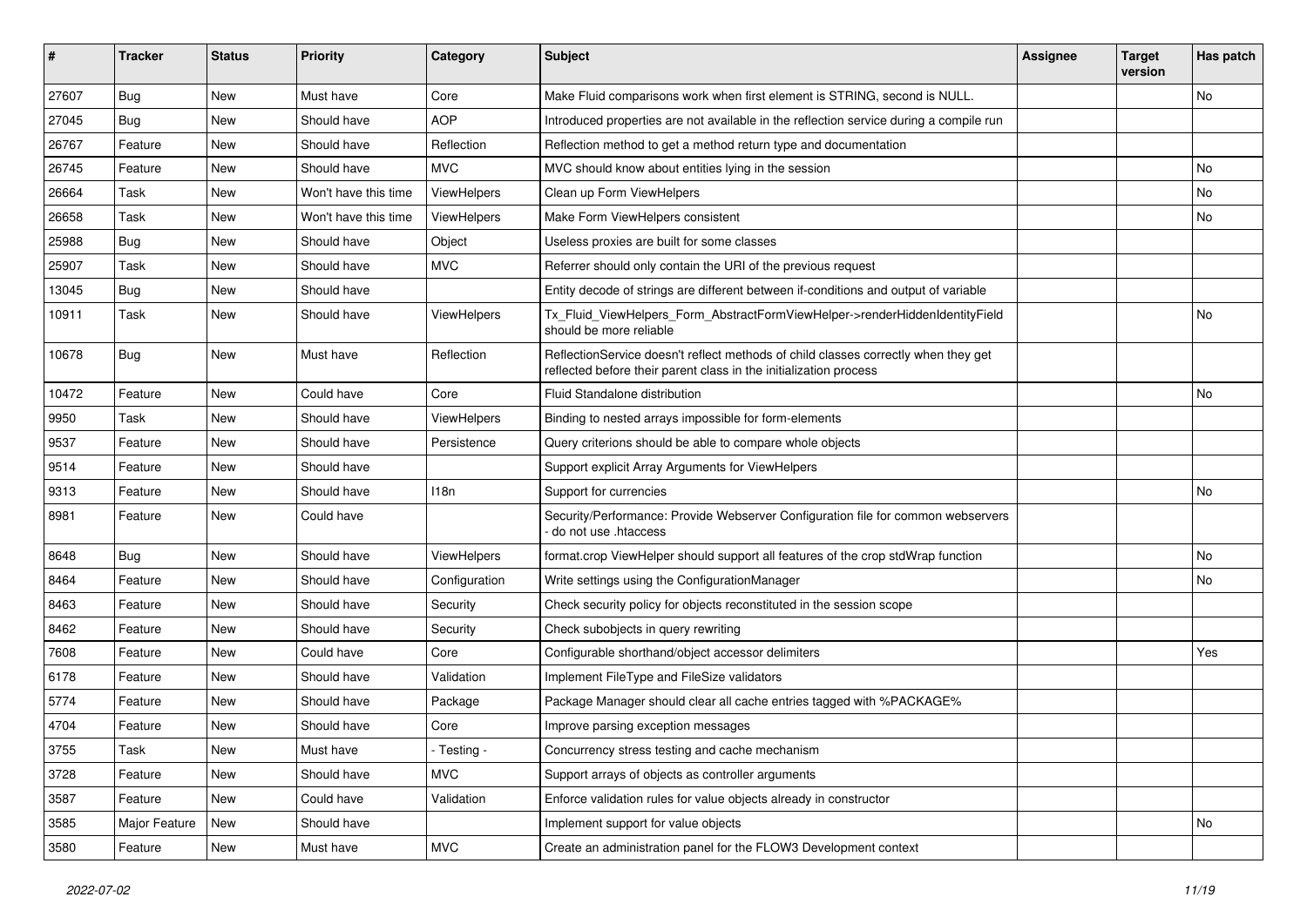| ∦     | <b>Tracker</b> | <b>Status</b> | <b>Priority</b> | Category        | <b>Subject</b>                                                                                        | <b>Assignee</b>         | <b>Target</b><br>version | Has patch     |
|-------|----------------|---------------|-----------------|-----------------|-------------------------------------------------------------------------------------------------------|-------------------------|--------------------------|---------------|
| 3481  | Bug            | <b>New</b>    | Should have     | Core            | Use ViewHelperVariableContainer in PostParseFacet                                                     |                         |                          | No            |
| 3153  | Feature        | New           | Should have     | <b>MVC</b>      | Support of action based filter rules defined by annotation.                                           |                         |                          |               |
| 1907  | Feature        | New           | Could have      | Core            | Default values for view helpers based on context                                                      |                         |                          |               |
| 1785  | Feature        | <b>New</b>    | Must have       | Cache           | Automatic garbage collection for expired cache entries                                                |                         |                          |               |
| 56074 | <b>Bug</b>     | New           | Should have     |                 | Parse errors cause meaningless Flow exception messages.                                               | Adrian Föder            | 2.x                      |               |
| 54195 | Task           | New           | Should have     | ViewHelpers     | Rename and move FormViewHelper's errorClass value, currently 'f3-form-error'                          | Adrian Föder            |                          | No            |
| 51972 | Bug            | New           | Should have     |                 | Joins for every deep property constraint make cartesian selection                                     | Adrian Föder            |                          | Yes           |
| 49566 | Bug            | New           | Should have     | Property        | NULL source values are not handled correctly                                                          | Adrian Föder            |                          | No            |
| 44542 | Task           | <b>New</b>    | Should have     | Documentation - | Mention the risk of requestPatterns regarding foreign package's SecurityContext<br>usage              | Adrian Föder            |                          | No            |
| 38065 | Feature        | New           | Must have       | Security        | Implement content security for DQL queries                                                            | Andreas<br>Förthner     |                          | No            |
| 35420 | Suggestion     | <b>New</b>    | Should have     |                 | Review use of try / catch in the Security Framework                                                   | Andreas<br>Förthner     |                          |               |
| 9968  | Feature        | <b>New</b>    | Should have     | Security        | Promote security publishing configuration automatically when persisting models                        | Andreas<br>Förthner     |                          |               |
| 6603  | Feature        | New           | Must have       | Security        | Provide a policy management API                                                                       | Andreas<br>Förthner     |                          |               |
| 6602  | Feature        | New           | Could have      | Security        | Implement after invocation handling                                                                   | Andreas<br>Förthner     |                          |               |
| 5442  | Feature        | <b>New</b>    | Should have     | Security        | Destroy session / logout user on deleting an account                                                  | Andreas<br>Förthner     |                          |               |
| 3621  | Feature        | New           | Should have     | Security        | Implement dynamic firewall filter registration                                                        | Andreas<br>Förthner     |                          |               |
| 3619  | Feature        | New           | Should have     | Security        | Implement System Policy Support/System Security                                                       | Andreas<br>Förthner     |                          |               |
| 55870 | Feature        | <b>New</b>    | Must have       |                 | Enhance f:form.textfield or add a f:form.datefield VH with enhanced validation and<br>propertymapping | Christian Müller        |                          | No            |
| 54146 | Bug            | New           | Should have     | Security        | Different sorting of arguments in ACL Patterns doesnt work                                            | Christian Müller        |                          | No            |
| 48898 | Bug            | New           | Must have       | Security        | configuration for roles fails if one of Policy yaml files contain empty "roles array"                 | Christian Müller        | 2.0.1                    | No            |
| 3725  | Feature        | New           | Could have      | ViewHelpers     | CSS Engine                                                                                            | Christian Müller        |                          | $\mathsf{No}$ |
| 41832 | Task           | New           | Should have     | Package         | Improve error handling for incompatible packages                                                      | Christian Jul<br>Jensen |                          | No            |
| 46371 | Feature        | New           | Should have     |                 | Support compilation of static information in proxy classes                                            | Christopher<br>Hlubek   |                          | No            |
| 46063 | Feature        | New           | Should have     | Security        | Implement username password provider with "remember me" persistent cookie                             | Christopher<br>Hlubek   |                          | No            |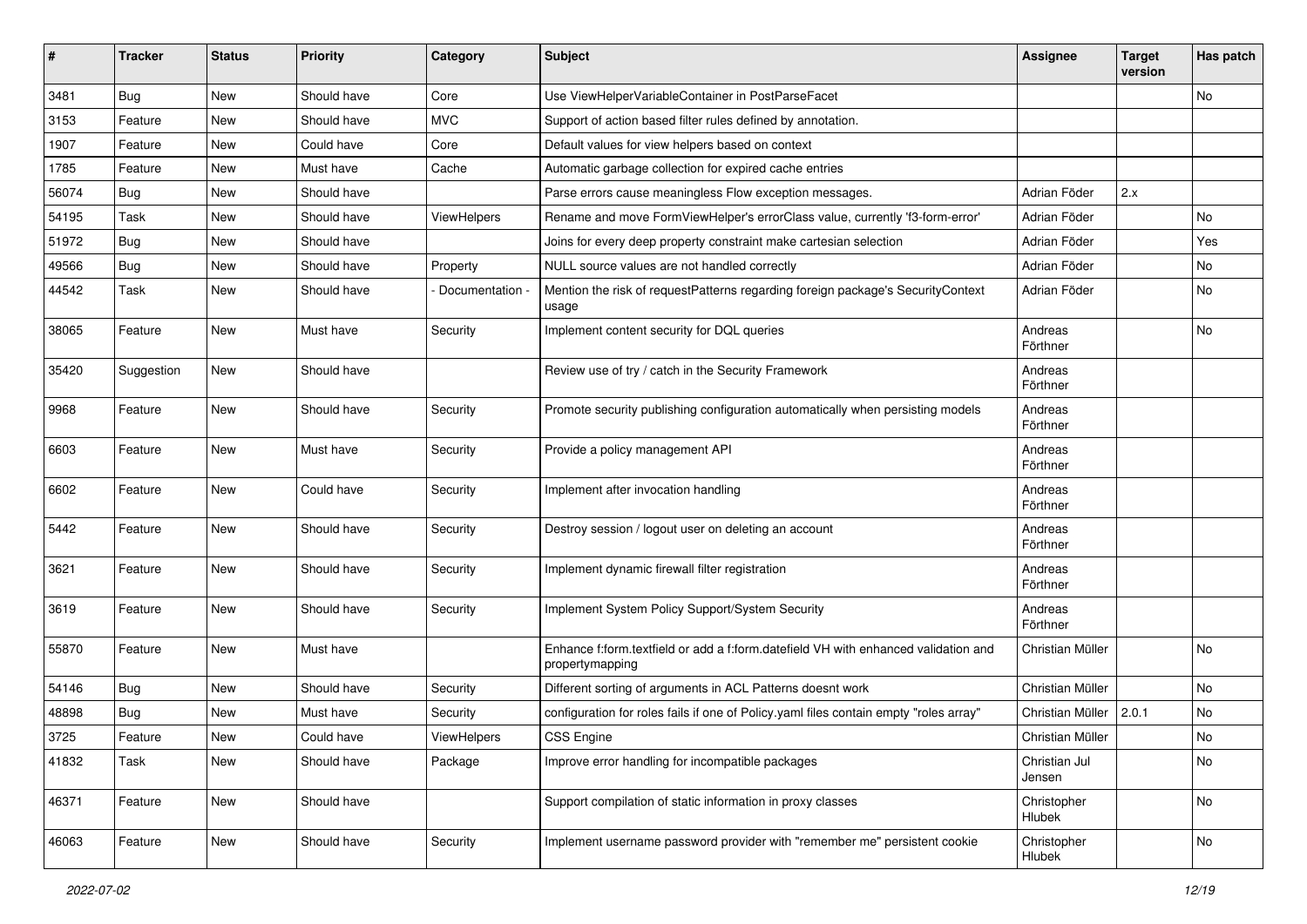| #     | <b>Tracker</b> | <b>Status</b> | Priority    | Category        | <b>Subject</b>                                                                                          | <b>Assignee</b>        | <b>Target</b><br>version | Has patch |
|-------|----------------|---------------|-------------|-----------------|---------------------------------------------------------------------------------------------------------|------------------------|--------------------------|-----------|
| 37095 | Feature        | <b>New</b>    | Should have |                 | It should be possible to set a different template on a Fluid TemplateView inside an<br>action           | Christopher<br>Hlubek  |                          | No        |
| 1856  | Feature        | New           | Should have | Package         | The Package Manager checks dependencies between packages on each activation /<br>deactivation           | Christopher<br>Hlubek  |                          |           |
| 53262 | Bug            | New           | Should have | Cache           | FileBakend have some race condition                                                                     | Dominique<br>Feyer     |                          | Yes       |
| 51811 | Bug            | New           | Should have |                 | Improve session handle when the authenticated account is removed from persitance                        | Dominique<br>Feyer     |                          | Yes       |
| 46689 | Bug            | <b>New</b>    | Must have   |                 | The new ClassLoader swallows Fatal Errors                                                               | Marc Neuhaus           |                          | No        |
| 37885 | Feature        | New           | Could have  | Cli             | Add CLI to show the object-configuration for a FLOW3 object-name                                        | <b>Martin Ficzel</b>   |                          | No        |
| 53189 | Bug            | New           | Should have |                 | Blog tutorial no longer works                                                                           | <b>Philipp Maier</b>   |                          | No        |
| 56639 | Feature        | <b>New</b>    | Must have   |                 | Implement "getPrivateStorageUriByResource()" for recieving (image-) file URIs                           | Robert Lemke           | 2.x                      |           |
| 46097 | Bug            | New           | Must have   | Session         | Logged in user gets session of an other logged in user                                                  | Robert Lemke           |                          | No        |
| 2974  | Bug            | New           | Must have   | <b>AOP</b>      | Aspect / Proxy Cache is not emptied automatically if an interface used for<br>introduction was modified | Robert Lemke           |                          |           |
| 890   | Feature        | <b>New</b>    | Should have | <b>AOP</b>      | Add priority for advice chains                                                                          | Robert Lemke           |                          |           |
| 65684 | Bug            | New           | Should have |                 | Could not acquire lock for ClassLoader cache creation                                                   | Sebastian<br>Heuer     |                          | No        |
| 38459 | Bug            | New           | Must have   |                 | Accessing a not present property/method should error verbosely                                          | Sebastian<br>Kurfuerst |                          |           |
| 33551 | Bug            | <b>New</b>    | Must have   | Core            | View helper values break out of a partial scope                                                         | Sebastian<br>Kurfuerst |                          | No        |
| 12863 | Bug            | <b>New</b>    | Should have | Core            | Attributes of a viewhelper can't contain a '-'                                                          | Sebastian<br>Kurfuerst |                          | No        |
| 47331 | Bug            | Accepted      | Must have   | Object          | ObjectManager shutdown with Dependency Injection Proxy causes fatal errors                              |                        | 2.0.1                    | No        |
| 46823 | Task           | Accepted      | Should have | Cache           | Detect APC and APCu correctly                                                                           |                        |                          | No        |
| 44712 | Task           | Accepted      | Should have | Http            | Decouple Argument-Building in the HTTP-Request-Constructor                                              |                        |                          | No        |
| 39910 | Feature        | Accepted      | Should have | Security        | Ability to query user based on roles                                                                    |                        |                          | No        |
| 33258 | Major Feature  | Accepted      | Should have |                 | Implement support for Assetic                                                                           |                        |                          | No        |
| 32106 | Feature        | Accepted      | Should have | Property        | Support for Object source in PropertyMapper                                                             |                        |                          | Yes       |
| 27798 | <b>Bug</b>     | Accepted      | Must have   | Security        | CSRF protection not working for forms in a plugin                                                       |                        | 2.0.1                    | No        |
| 27561 | Task           | Accepted      | Could have  | Documentation - | Complete documentation                                                                                  |                        |                          | No        |
| 49806 | Task           | Accepted      | Should have | 118n            | Date formatting should care about the time zone                                                         | Adrian Föder           |                          | No        |
| 48167 | Feature        | Accepted      | Should have | Security        | Command line account and role browsing                                                                  | Adrian Föder           |                          | No        |
| 58773 | <b>Bug</b>     | Accepted      | Should have | MVC - Routing   | Improve NoMatchingRouteException                                                                        | Bastian<br>Waidelich   |                          | No        |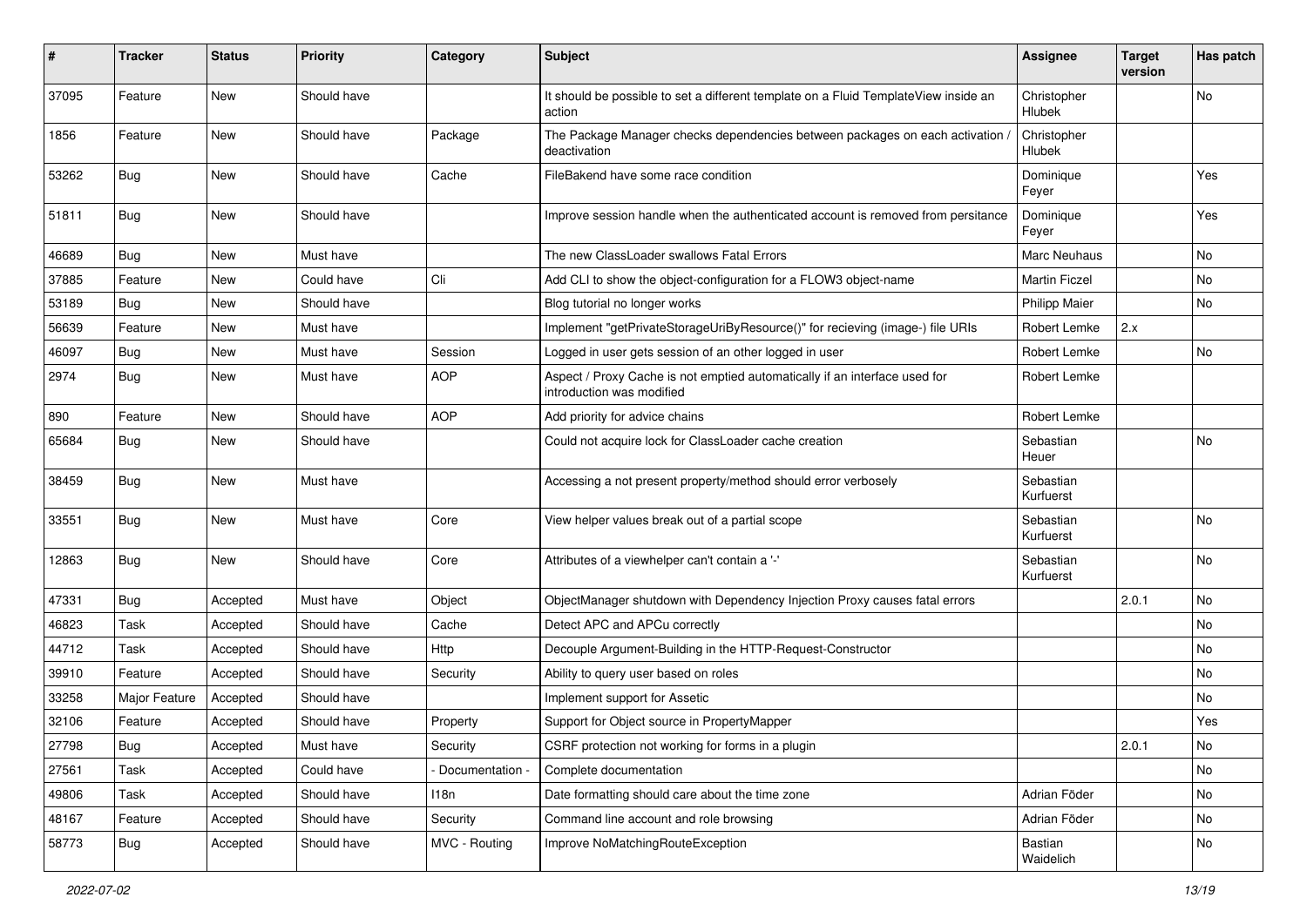| ∦     | <b>Tracker</b> | <b>Status</b> | <b>Priority</b> | Category        | <b>Subject</b>                                                                                                       | Assignee                    | <b>Target</b><br>version | Has patch |
|-------|----------------|---------------|-----------------|-----------------|----------------------------------------------------------------------------------------------------------------------|-----------------------------|--------------------------|-----------|
| 53350 | Bug            | Accepted      | Should have     | MVC - Routing   | Trying to create a Link in an Template in CLI Context should provide a helpful<br>exception                          | Bastian<br>Waidelich        |                          | <b>No</b> |
| 50395 | Bug            | Accepted      | Should have     | MVC - Routing   | Route cache caches routes for non dispatchable requests                                                              | <b>Bastian</b><br>Waidelich |                          | No        |
| 45405 | <b>Bug</b>     | Accepted      | Should have     | MVC - Routing   | Uncaught Exception in DynamicRoutePart                                                                               | Bastian<br>Waidelich        |                          | No        |
| 46974 | Bug            | Accepted      | Should have     | Object          | Original and Proxy class in one file makes it difficult to reach 100% code coverage<br>for functional tests          | Christian Müller            |                          | No        |
| 45253 | Task           | Accepted      | Must have       | Security        | Throw exception in PointcutMethodNameFilter if given method's argument does not<br>match the actual method signature | Christian Müller            |                          | No        |
| 30890 | Feature        | Accepted      | Should have     | <b>MVC</b>      | Developer Toolbar                                                                                                    | Christian Müller            |                          | No        |
| 26986 | Feature        | Accepted      | Should have     |                 | Debug toolbar                                                                                                        | Christian Müller            |                          | No        |
| 41900 | Feature        | Accepted      | Should have     | Package         | Check for duplicate PSR-0 autoload namespaces                                                                        | Christian Jul<br>Jensen     |                          | <b>No</b> |
| 45164 | Feature        | Accepted      | Should have     |                 | Define syntax for validation rules in YAML                                                                           | Karsten<br>Dambekalns       |                          |           |
| 44396 | Task           | Accepted      | Should have     | Persistence     | Move Doctrine ORM integration onto own namespace                                                                     | Karsten<br>Dambekalns       |                          | No        |
| 44375 | Task           | Accepted      | Should have     | Persistence     | Make all persistence reads go through repositories                                                                   | Karsten<br>Dambekalns       |                          | No        |
| 44314 | Task           | Accepted      | Must have       | Security        | slightly file permissions for /Configuration/* and /Data/Persistent/EncryptionKey                                    | Karsten<br>Dambekalns       |                          | <b>No</b> |
| 43192 | <b>Bug</b>     | Accepted      | Should have     | Persistence     | findByIdentifier() for non-persisted objects not working for custom identifier properties                            | Karsten<br>Dambekalns       |                          | No        |
| 43190 | <b>Bug</b>     | Accepted      | Should have     | Persistence     | Misleading exception message for incompatible database structure                                                     | Karsten<br>Dambekalns       | 2.0.1                    | <b>No</b> |
| 41727 | <b>Bug</b>     | Accepted      | Should have     |                 | @Flow\Identity and @ORM\InheritanceType("JOINED") can't be used together                                             | Karsten<br>Dambekalns       |                          | No        |
| 41029 | <b>Bug</b>     | Accepted      | Should have     | Security        | Method security is also evaluating abstract classes                                                                  | Karsten<br>Dambekalns       |                          | No        |
| 40802 | Bug            | Accepted      | Should have     | Documentation - | Documentation mistake (authentication)                                                                               | Karsten<br>Dambekalns       | 1.1.1                    | No        |
| 40555 | Feature        | Accepted      | Must have       | Core            | Missing command arguments parameter in<br>Core\Booting\Scripts::executeCommand()                                     | Karsten<br>Dambekalns       |                          | Yes       |
| 39699 | <b>Bug</b>     | Accepted      | Should have     | Cache           | SQL DDL for TYPO3\FLOW3\Cache\Backend\PdoBackend                                                                     | Karsten<br>Dambekalns       |                          | No        |
| 39609 | Feature        | Accepted      | Should have     | Migrations -    | <b>Migration Version</b>                                                                                             | Karsten<br>Dambekalns       |                          | No        |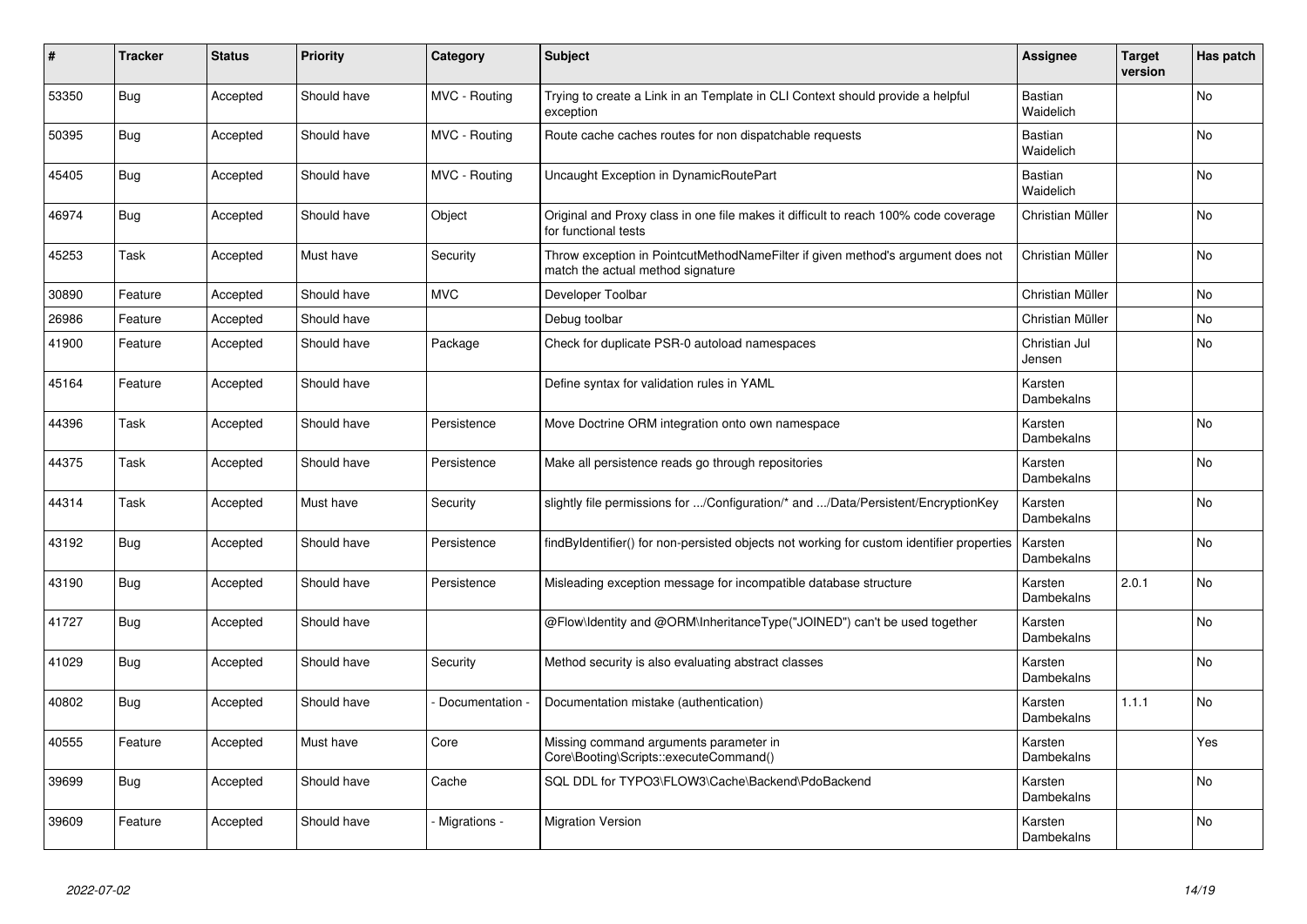| $\pmb{\#}$ | <b>Tracker</b> | <b>Status</b> | <b>Priority</b> | Category        | <b>Subject</b>                                                                     | Assignee              | <b>Target</b><br>version | Has patch |
|------------|----------------|---------------|-----------------|-----------------|------------------------------------------------------------------------------------|-----------------------|--------------------------|-----------|
| 39253      | Feature        | Accepted      | Should have     | Resource        | Remove mirroring mode option and code                                              | Karsten<br>Dambekalns |                          | No        |
| 38004      | <b>Bug</b>     | Accepted      | Should have     | Documentation - | Missing CheatSheet folder for Getting Started manual                               | Karsten<br>Dambekalns | 1.1.1                    | No        |
| 37372      | Feature        | Accepted      | Should have     | Persistence     | Inheritance in ORM should be configured automatically                              | Karsten<br>Dambekalns |                          | No        |
| 37354      | <b>Bug</b>     | Accepted      | Should have     | Persistence     | Do not apply generateValueHash() and generateUuid() if custom identifier is used   | Karsten<br>Dambekalns |                          | No        |
| 36840      | Task           | Accepted      | Should have     | 118n            | Improve exception for wrong locales                                                | Karsten<br>Dambekalns |                          | No        |
| 36715      | Feature        | Accepted      | Should have     | Persistence     | Make simultaneous use of multiple persistence backends possible                    | Karsten<br>Dambekalns |                          | No        |
| 34879      | <b>Bug</b>     | Accepted      | Must have       | Persistence     | Proxied object is not update()able                                                 | Karsten<br>Dambekalns |                          | No        |
| 33937      | Feature        | Accepted      | Should have     | Resource        | Convenience method to resolve public "resource://" paths                           | Karsten<br>Dambekalns |                          | No        |
| 33024      | <b>Bug</b>     | Accepted      | Must have       | 118n            | Exception when validating a float in a Model with the Number validator             | Karsten<br>Dambekalns |                          | No        |
| 32873      | <b>Bug</b>     | Accepted      | Must have       |                 | Value changes for logged in account are not persisted due to session serialization | Karsten<br>Dambekalns |                          | No        |
| 32707      | <b>Bug</b>     | Accepted      | Must have       | Cache           | <b>Bad Bad FileBackend</b>                                                         | Karsten<br>Dambekalns | 2.0.1                    | No        |
| 32574      | <b>Bug</b>     | Accepted      | Should have     | Core            | FLOW3 enters fork bombs when using cgi-fcgi vs cli                                 | Karsten<br>Dambekalns |                          | No        |
| 32425      | <b>Bug</b>     | Accepted      | Must have       | Security        | IpAddressRange methods not completly implemented                                   | Karsten<br>Dambekalns |                          | Yes       |
| 26765      | Feature        | Accepted      | Should have     | Reflection      | Support class schema features for every reflected class                            | Karsten<br>Dambekalns |                          | No        |
| 13559      | <b>Bug</b>     | Accepted      | Should have     | Persistence     | ObjectSerializer failes with persistent objects within arrays                      | Karsten<br>Dambekalns |                          | No        |
| 4146       | Feature        | Accepted      | Should have     | Validation      | Support typed parameters for validation                                            | Karsten<br>Dambekalns |                          |           |
| 47859      | Task           | Accepted      | Should have     | Security        | Logging: Do not log all decisions in \TYPO3\Flow\Security\Aspect\LoggingAspect     | Robert Lemke          |                          | <b>No</b> |
| 37212      | Feature        | Accepted      | Must have       | Http            | Edge Side Includes (ESI)                                                           | Robert Lemke          |                          | No        |
| 36800      | Task           | Accepted      | Should have     | Resource        | Streamline Resource object API                                                     | Robert Lemke          |                          | No        |
| 34674      | Feature        | Accepted      | Should have     | <b>MVC</b>      | NotFoundView is not injected in ActionController                                   | Robert Lemke          |                          | No        |
| 6712       | Feature        | Accepted      | Should have     | <b>AOP</b>      | Implement mixin support                                                            | Robert Lemke          |                          |           |
| 3588       | Feature        | Accepted      | Should have     | Object          | Support value objects in the Object Factory                                        | Robert Lemke          |                          |           |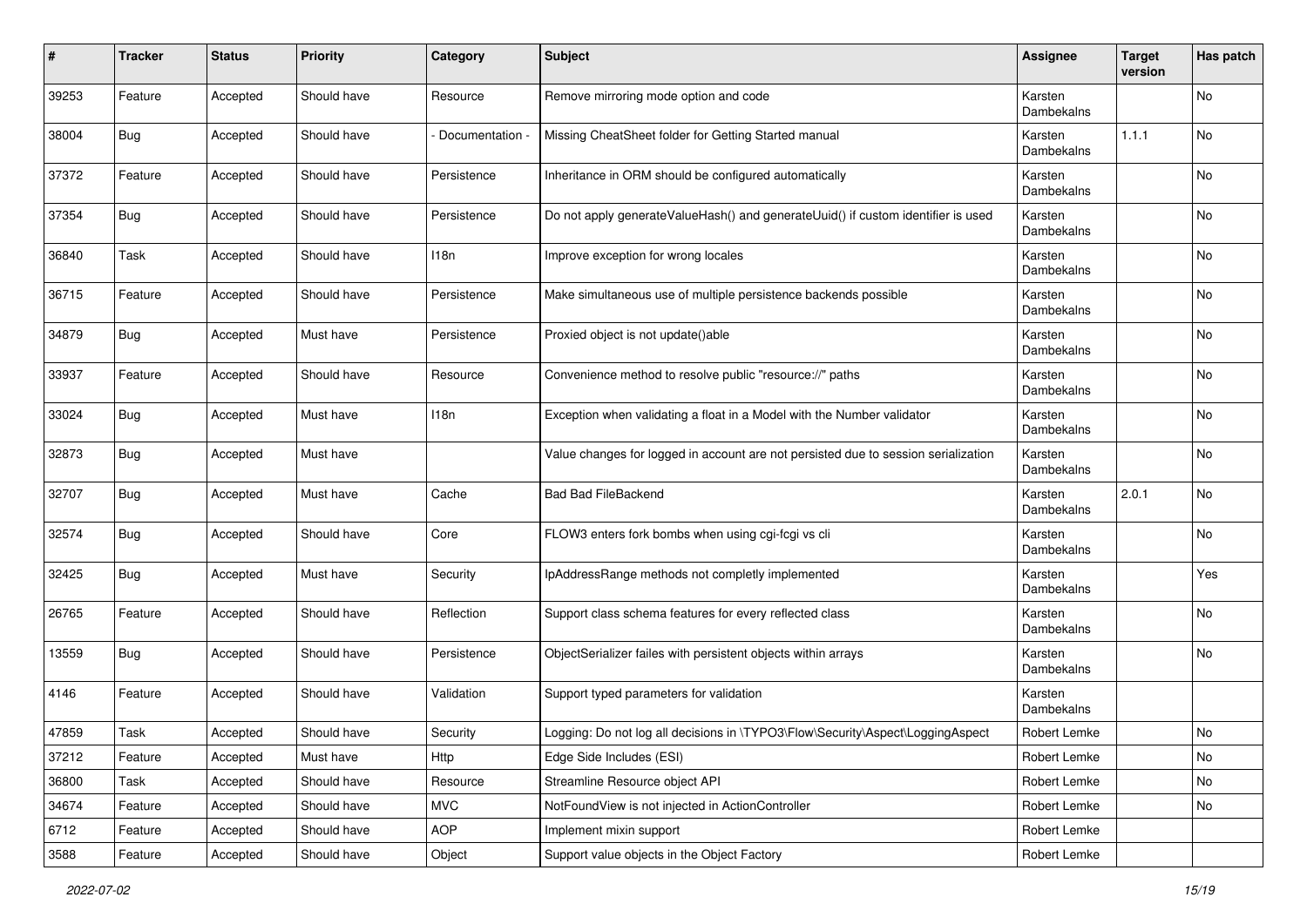| #     | Tracker    | <b>Status</b>     | <b>Priority</b> | Category      | <b>Subject</b>                                                                                                               | <b>Assignee</b>        | <b>Target</b><br>version | Has patch |
|-------|------------|-------------------|-----------------|---------------|------------------------------------------------------------------------------------------------------------------------------|------------------------|--------------------------|-----------|
| 3306  | Feature    | Accepted          | Should have     | <b>MVC</b>    | Flush routes cache automatically on class file modifications                                                                 | Robert Lemke           |                          |           |
| 3305  | Feature    | Accepted          | Must have       | <b>MVC</b>    | Unmodified objects retrieved from a repository should not be validated in the<br>controller                                  | Robert Lemke           |                          | No        |
| 38038 | Task       | Accepted          | Should have     | Documentation | Proofread FLOW3 manual                                                                                                       | Ryan J.<br>Peterson    |                          | No        |
| 28551 | Bug        | Accepted          | Should have     |               | (v4) backport VHTest                                                                                                         | Sebastian<br>Kurfuerst |                          | No        |
| 9005  | Feature    | Accepted          | Could have      |               | Fluid Template Analyzer (FTA)                                                                                                | Sebastian<br>Kurfuerst |                          |           |
| 5933  | Feature    | Accepted          | Should have     | ViewHelpers   | Optional section rendering                                                                                                   | Sebastian<br>Kurfuerst |                          | No        |
| 50130 | <b>Bug</b> | Needs<br>Feedback | Should have     |               | Different fallback for php.exe on windows                                                                                    |                        |                          |           |
| 48296 | Task       | Needs<br>Feedback | Should have     |               | Missing method in ExceptionHandlerInterface                                                                                  |                        |                          | No        |
| 47236 | <b>Bug</b> | Needs<br>Feedback | Should have     |               | Error at offset 6279 of 6338                                                                                                 |                        |                          | No        |
| 46289 | Bug        | Needs<br>Feedback | Should have     | View          | Enable Escaping Interceptor in XML request format                                                                            |                        | 2.0.1                    | No        |
| 46210 | Bug        | Needs<br>Feedback | Should have     | Session       | securityContext->getParty() in the initializeObject() method of a session-Scope object<br>throws exception on second request |                        |                          | No        |
| 46091 | Task       | Needs<br>Feedback | Should have     |               | Show source file name and position on exceptions during parsing                                                              |                        |                          | No        |
| 45345 | Feature    | Needs<br>Feedback | Should have     |               | Easy to use comments for fluid that won't show in output                                                                     |                        |                          |           |
| 43082 | Feature    | Needs<br>Feedback | Should have     |               | Add CLI support for scaffolding models, views, controller                                                                    |                        |                          | No        |
| 42888 | <b>Bug</b> | Needs<br>Feedback | Should have     | Resource      | ResourceManager chokes on non existing files                                                                                 |                        |                          | No        |
| 41533 | <b>Bug</b> | Needs<br>Feedback | Should have     |               | Ignored object-validation in editAction when redirecting back from updateAction                                              |                        |                          | No        |
| 41414 | Task       | Needs<br>Feedback | Should have     | Package       | Check packageKey naming / file structure below Packages/Vendor                                                               |                        |                          | No        |
| 40418 | Feature    | Needs<br>Feedback | Could have      | Session       | Add an option to flow3:cache:flush thats keeps user sessions active                                                          |                        |                          | No        |
| 38216 | <b>Bug</b> | Needs<br>Feedback | Should have     |               | Static method calls in reflected classes refer to _Original class                                                            |                        |                          | No        |
| 31484 | Feature    | Needs<br>Feedback | Could have      |               | possibility to modify inner workings of proxy class builder                                                                  |                        |                          | No        |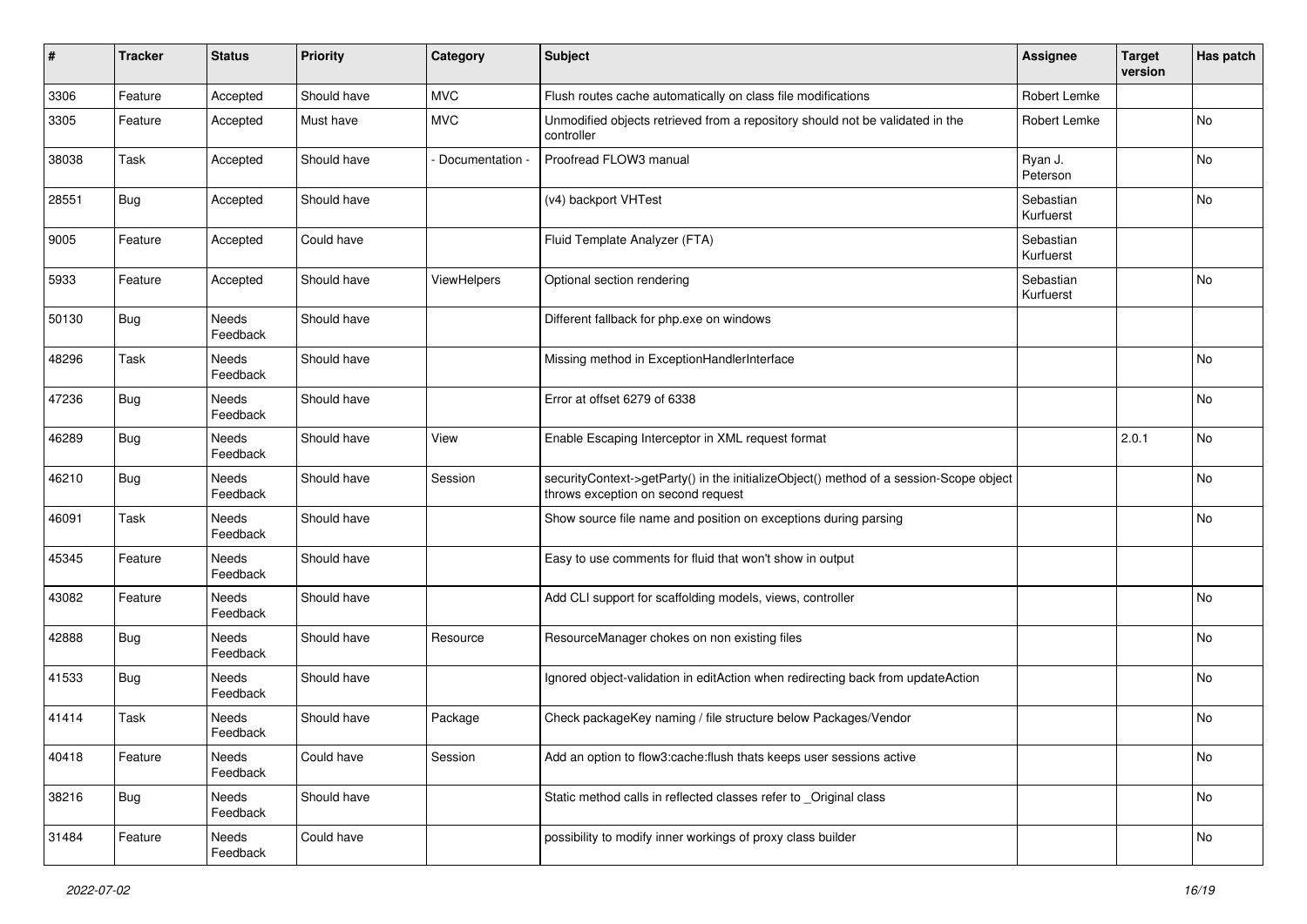| $\vert$ # | <b>Tracker</b> | <b>Status</b>            | <b>Priority</b> | Category      | <b>Subject</b>                                                            | Assignee              | <b>Target</b><br>version | Has patch |
|-----------|----------------|--------------------------|-----------------|---------------|---------------------------------------------------------------------------|-----------------------|--------------------------|-----------|
| 29258     | Feature        | Needs<br>Feedback        | Should have     |               | Provide a way to override classes by environment                          |                       |                          | <b>No</b> |
| 28399     | Feature        | Needs<br>Feedback        | Should have     | Validation    | Validation message and code should be configurable for bundled validators |                       |                          | No        |
| 28319     | <b>Bug</b>     | Needs<br>Feedback        | Should have     | Security      | Access denied will be logged at the wrong location in nested calls        |                       |                          | No        |
| 27379     | <b>Bug</b>     | Needs<br>Feedback        | Must have       |               | add check to clear the database at tearDown in testing                    |                       |                          | <b>No</b> |
| 11039     | <b>Bug</b>     | <b>Needs</b><br>Feedback | Must have       |               | Static object container injects properties to result of factory object    |                       |                          | <b>No</b> |
| 9861      | Feature        | Needs<br>Feedback        | Should have     | Log           | Leave logging up and running as long as possible                          |                       |                          | No        |
| 8989      | Feature        | Needs<br>Feedback        | Could have      | View          | Search path for fluid template files                                      |                       |                          | <b>No</b> |
| 3291      | Feature        | Needs<br>Feedback        | Should have     |               | Cacheable viewhelpers                                                     |                       |                          | <b>No</b> |
| 2817      | Feature        | Needs<br>Feedback        | Should have     | <b>MVC</b>    | Provide safeguard for preventing multiple submits of a form               |                       |                          | No        |
| 45851     | Feature        | <b>Needs</b><br>Feedback | Could have      |               | Allow referencing environment variables in Settings.yaml                  | Adrian Föder          |                          | <b>No</b> |
| 47339     | Feature        | Needs<br>Feedback        | Could have      | Http          | Allow RequestHandlers to get the current Request injected                 | Alexander Berl        |                          | No        |
| 40824     | <b>Bug</b>     | Needs<br>Feedback        | Should have     |               | Modified action controller methods not detected properly                  | Andreas<br>Förthner   |                          | No        |
| 29387     | Feature        | Needs<br>Feedback        | Should have     | Security      | A token with wrong credentials should throw an exception                  | Andreas<br>Förthner   |                          |           |
| 58862     | Bug            | Needs<br>Feedback        | Should have     | ViewHelpers   | FormViewHelper doesn't accept NULL as value for \$arguments               | Bastian<br>Waidelich  |                          | Yes       |
| 58494     | <b>Bug</b>     | Needs<br>Feedback        | Must have       | MVC - Routing | Inifinite redirects if index.php presents in URI                          | Bastian<br>Waidelich  |                          | No        |
| 37302     | <b>Bug</b>     | Needs<br>Feedback        | Should have     | Validation    | NumberValidator                                                           | Carsten<br>Bleicker   |                          | <b>No</b> |
| 34134     | Bug            | Needs<br>Feedback        | Should have     | Property      | PropertyMapper throws unnecessary exception                               | Christian Müller      |                          | Yes       |
| 33628     | <b>Bug</b>     | Needs<br>Feedback        | Must have       | ViewHelpers   | Multicheckboxes (multiselect) for Collections don't work                  | Christian Müller      |                          | No        |
| 47858     | <b>Bug</b>     | Needs<br>Feedback        | Should have     | Package       | Remove .htaccess from Composer Installer Essentials                       | Christopher<br>Hlubek | 2.0.1                    | <b>No</b> |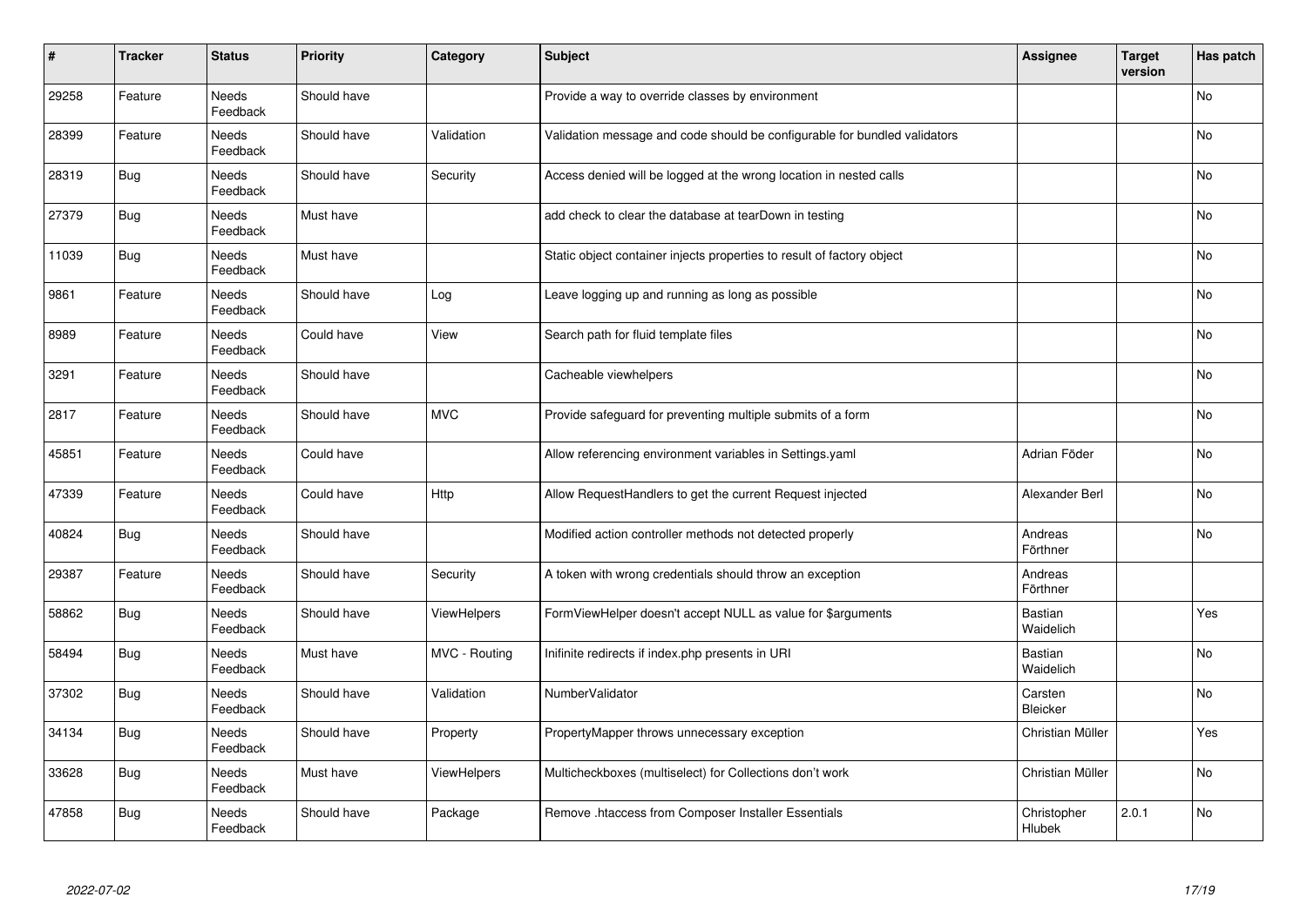| #     | <b>Tracker</b> | <b>Status</b>            | <b>Priority</b> | Category        | <b>Subject</b>                                                                                               | <b>Assignee</b>             | <b>Target</b><br>version | Has patch |
|-------|----------------|--------------------------|-----------------|-----------------|--------------------------------------------------------------------------------------------------------------|-----------------------------|--------------------------|-----------|
| 50080 | Bug            | Needs<br>Feedback        | Should have     | Core            | Broken concept for CLI/Web separation                                                                        | Karsten<br>Dambekalns       |                          | No        |
| 40410 | Bug            | Needs<br>Feedback        | Should have     | Cache           | Exception when using Apc, Memcached of Redis cache backend for reflection status<br>and object configuration | Karsten<br>Dambekalns       |                          | No        |
| 32607 | Feature        | Needs<br>Feedback        | Should have     | 118n            | Export localized strings for JS consumption                                                                  | Karsten<br>Dambekalns       |                          | No        |
| 30933 | Feature        | Needs<br>Feedback        | Should have     | Persistence     | Check for unique constraints on add()                                                                        | Karsten<br>Dambekalns       |                          | <b>No</b> |
| 28016 | <b>Bug</b>     | <b>Needs</b><br>Feedback | Should have     | Persistence     | Cascade remove of cleared ArrayCollection                                                                    | Karsten<br>Dambekalns       |                          | No        |
| 27721 | Bug            | Needs<br>Feedback        | Should have     | Resource        | Permissions of uploaded resources not correct                                                                | Karsten<br>Dambekalns       |                          | <b>No</b> |
| 26943 | Feature        | Needs<br>Feedback        | Should have     | 118n            | Add i18n support to domain models                                                                            | Karsten<br>Dambekalns       |                          | <b>No</b> |
| 8491  | Task           | Needs<br>Feedback        | Should have     | ViewHelpers     | link.action and uri.action differ in absolute argument                                                       | Karsten<br>Dambekalns       |                          | No        |
| 36662 | Bug            | Needs<br>Feedback        | Should have     | ViewHelpers     | Checked state isn't always correct when property is collection                                               | Kevin Ulrich<br>Moschallski | 1.1.1                    | No        |
| 28074 | Feature        | Needs<br>Feedback        | Should have     |                 | Provide a shell script that installs Phoenix or FLOW3 from git                                               | Markus Bucher               |                          | No        |
| 44203 | <b>Bug</b>     | Needs<br>Feedback        | Should have     | Session         | Session implementation is still racy                                                                         | Robert Lemke                | 2.0.1                    | No        |
| 3312  | Feature        | Needs<br>Feedback        | Should have     | Log             | Allow for easy logging by annotations                                                                        | Robert Lemke                |                          |           |
| 43930 | Task           | Needs<br>Feedback        | Should have     |                 | Remove canRender() completely?!                                                                              | Sebastian<br>Kurfuerst      |                          | <b>No</b> |
| 33394 | Feature        | Needs<br>Feedback        | Should have     | Core            | Logical expression parser for BooleanNode                                                                    | <b>Tobias Liebig</b>        |                          | No        |
| 37227 | Bug            | On Hold                  | Must have       | Session         | securityContext->getParty is not available in widget context                                                 |                             |                          | No        |
| 31339 | Task           | On Hold                  | Could have      | Documentation - | Search                                                                                                       |                             |                          | No        |
| 27088 | Bug            | On Hold                  | Should have     | Object          | initializeObject() is called too early when reconstructing entities                                          |                             |                          | No        |
| 6601  | Task           | On Hold                  | Could have      | Security        | Introduce a new roles definition syntax including runtime constraints                                        | Andreas<br>Förthner         |                          |           |
| 27322 | Feature        | On Hold                  | Should have     |                 | Add support for Appserver-in-PHP, which could result in much faster executions.                              | Christopher<br>Hlubek       |                          | No        |
| 28052 | Feature        | On Hold                  | Should have     | Security        | Possibility to enable or disable accounts                                                                    | Julian Kleinhans            |                          | No        |
| 35868 | <b>Bug</b>     | On Hold                  | Must have       | Environment     | Unstable condition in Utility\Environment                                                                    | Karsten<br>Dambekalns       |                          | No        |